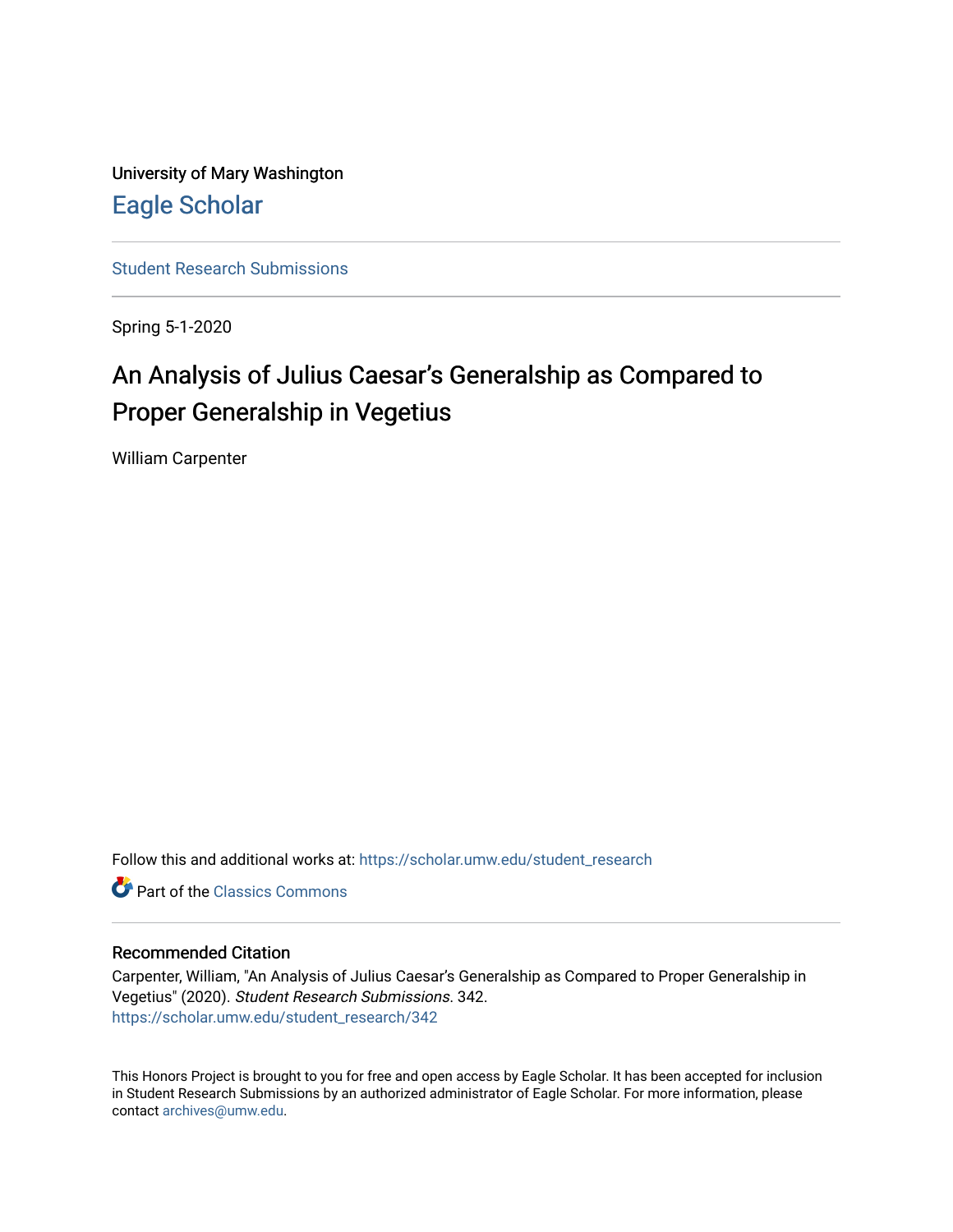# An Analysis of Julius Caesar's Generalship as

# Compared to Proper Generalship in Vegetius

### A THESIS BY

## WILLIAM E CARPENTER

SUBMITTED ON APRIL 29, 2020

IN PARTIAL FULFILMENT OF THE REQUIREMENTS

FOR DEPARTMENTAL HONORS IN CLASSICS

Liane Houghtalin Angela Pitts Joseph Romero

\_\_\_\_\_\_\_\_\_\_\_\_\_\_\_\_\_\_\_\_\_ \_\_\_\_\_\_\_\_\_\_\_\_\_\_\_\_\_\_\_\_\_ \_\_\_\_\_\_\_\_\_\_\_\_\_\_\_\_\_\_\_\_\_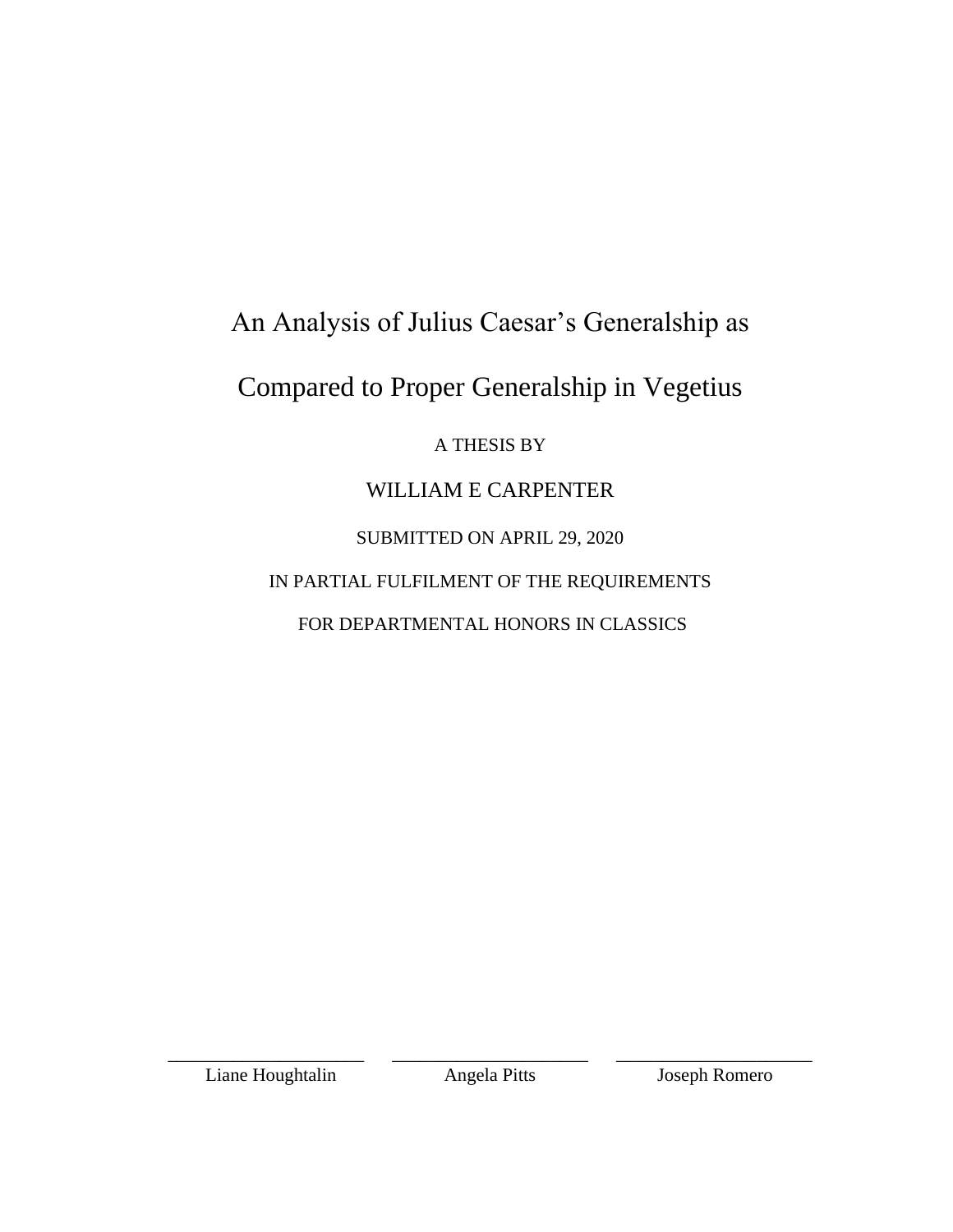ABSTRACT: Little is known about Vegetius, who wrote the military handbook *Epitoma Rei Militaris* (RM), most likely for Emperor Theodosius I during the late 3rd or early 4th century CE. His manuscript is extensive, examining a wide array of military practices and norms that a proper Roman army should follow. The RM covers specific tasks and responsibilities of a general, which Vegetius appears to have drawn from earlier Roman writers, mainly those from the late Republic and early Principate. Comparing Vegetius's writings to those of Julius Caesar, specifically to Caesar's own narrative of his actions in Book I of *De Bello Gallico* (BG), provides insight into how Roman ideals of good military leadership progressed through centuries of history. This paper argues that Caesar does exhibit proper generalship according to Vegetius, which is important because it demonstrates how Roman military culture of the late Republic was still important for that of the late Empire.

For me family, who have supported me my entire life, and

Lisa Roeder, who inspired me to pursue the Classics.

I have neither given nor received unauthorized aid on this work.

*William Edward Carpenter* 3 April 2020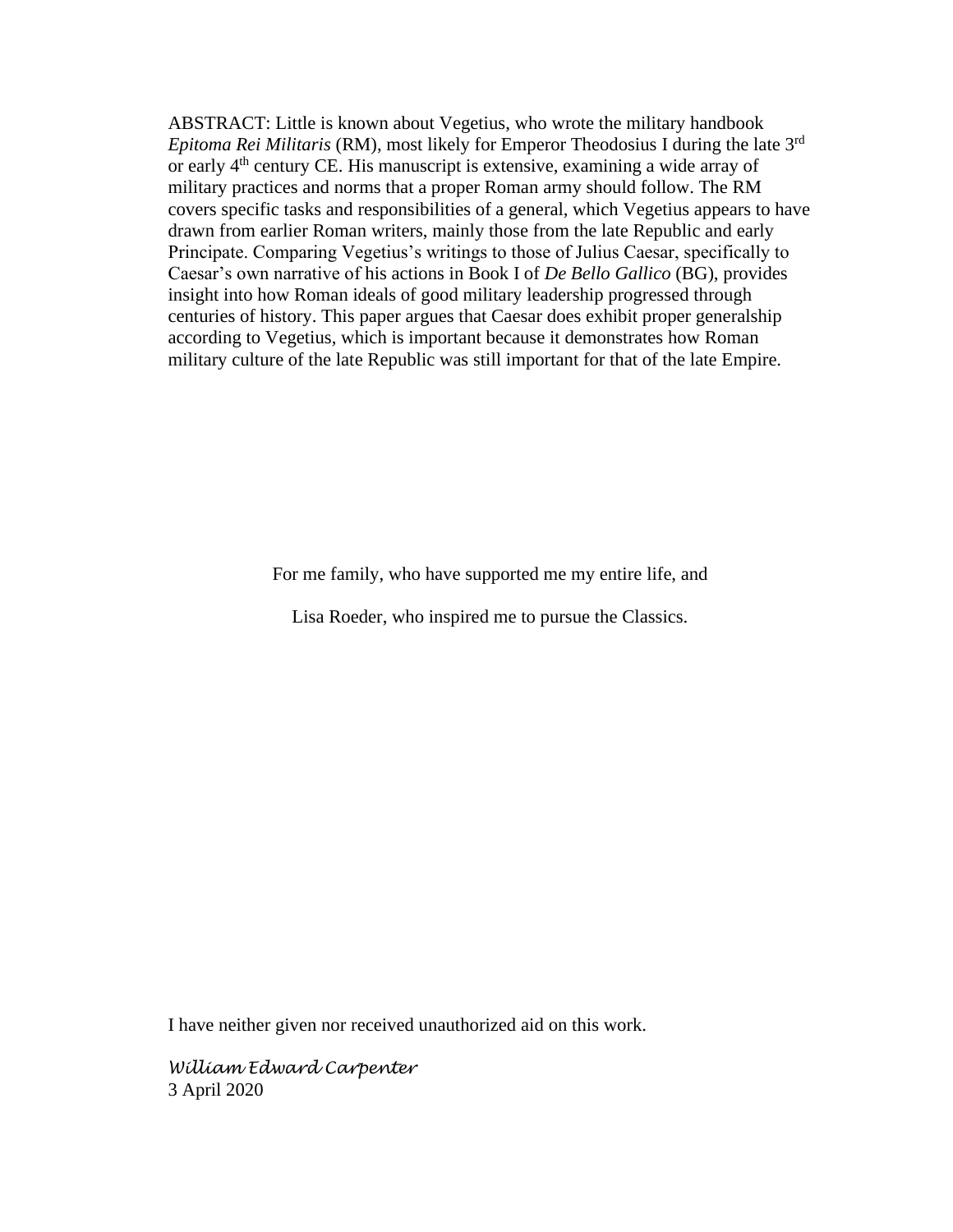#### Table of Contents

Introduction… 4

Review of Scholarship: Caesar… 4

Review of Scholarship: Vegetius… 8

Statement of Methodology… 10

The Argument… 11

#### Analysis… 12

Content of RM… 13

Content of BG Book I… 16

Battle with Helvetians… 18

Battle with Ariovistus and the Mutiny… 22

Conclusion… 27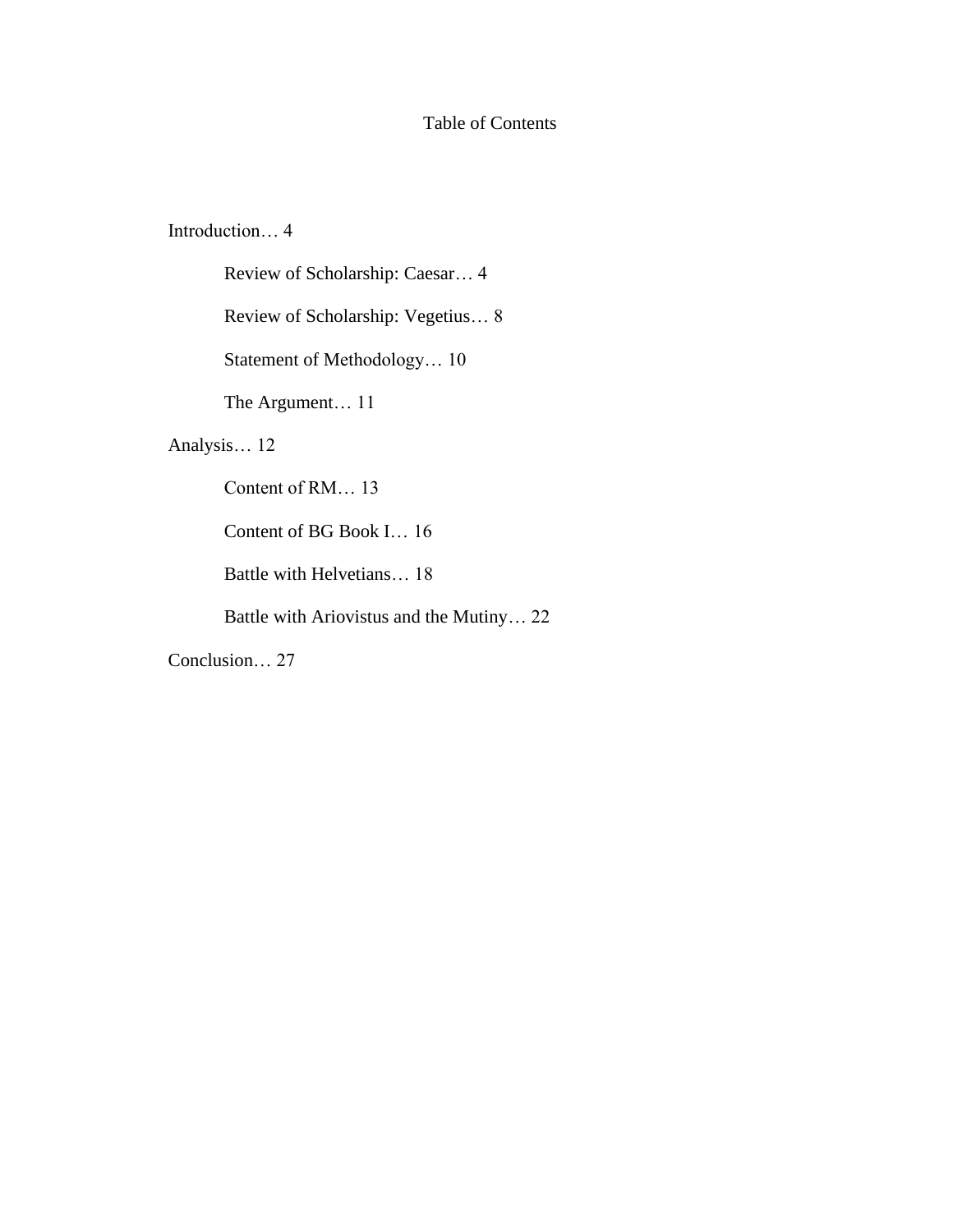#### **Introduction**

After years of civil war during the 40s BCE, one man rose above the rest. Julius Caesar, born around 100 BCE and fatally assassinated by the senators of *Rome* in 44 BCE, died arguably as most famous man of his generation. It was appropriate to call each emperor after him, "Caesar," representing the tremendous impact he had on the culture of ancient Rome. Known for his heroics in battle and generosity towards his soldiers, he canonized his deeds through his works *De Bello Gallico* (BG) and *De Bello Civili*.

Considering Caesar's importance, specifically as a general, it is interesting to study his legacy after his death. Vegetius, a writer in the  $4<sup>th</sup>$  or  $5<sup>th</sup>$  century CE, crafted a military handbook for the current emperor Theodosius. His work mainly focused on military tactics and standards for an army like those of the late Republic and early Principate, $<sup>1</sup>$  the time in which Caesar lived. Given the subject of Vegetius's work,</sup> comparing his ideas to the deeds of Caesar would provide insight into the Roman standards of generalship and how they passed on through each generation. Focusing specifically on Book I of the BG, the question becomes simple: Does Caesar exemplify the traits of an ideal Roman general as outlined by Vegetius in the *Epitoma Rei Militaris* (RM)?

#### *Review of Scholarship: Caesar*

There is no lack of scholarship concerning Caesar. The past 2,000 years has produced seemingly endless works concerning his life, battles, policies, propaganda, etc. Scholars have also focused heavily on Caesar's military campaigns, the makeup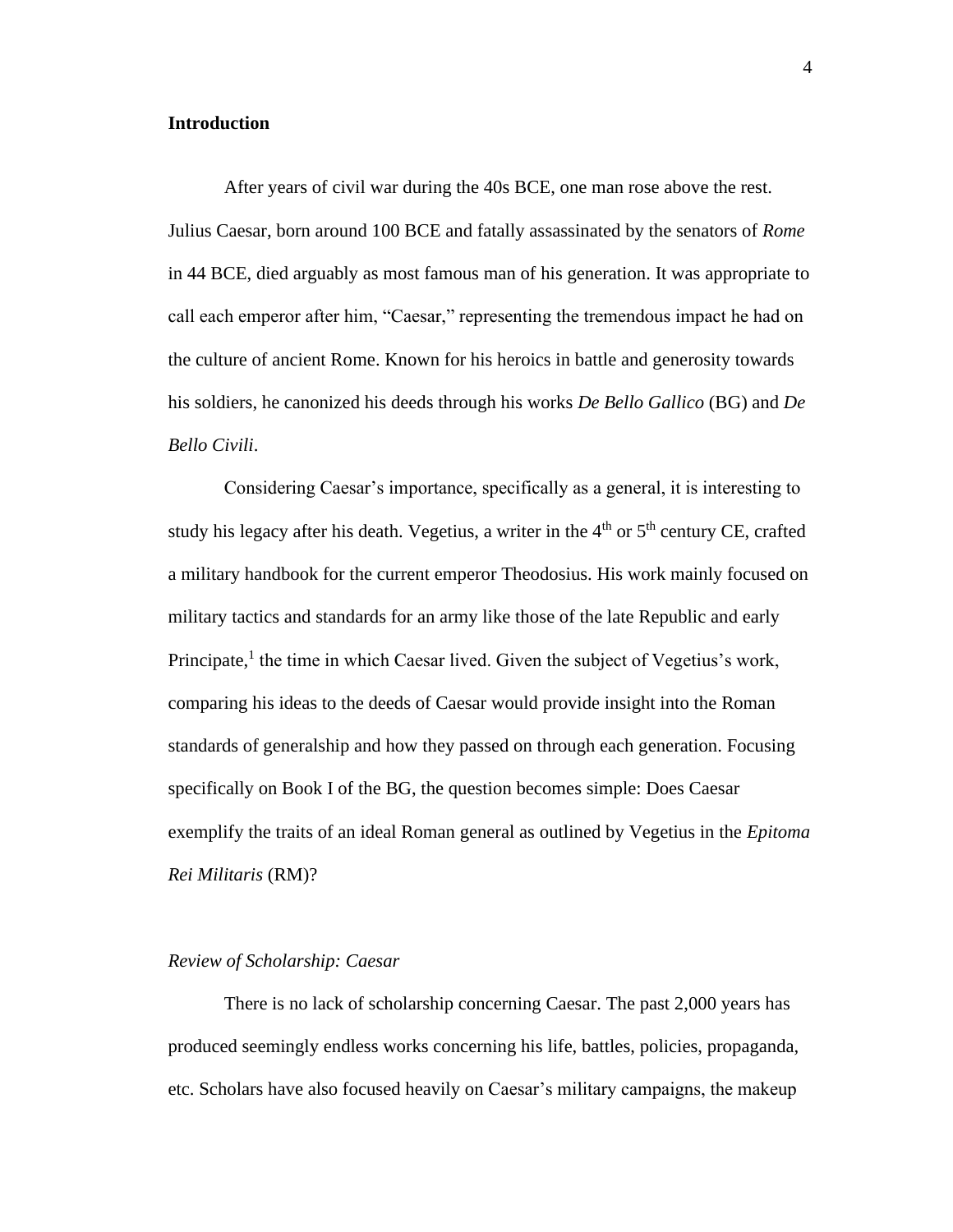of his army, and his generalship. Diving into all the available scholarship is a daunting task, but the following works are particularly useful for understanding Caesar and his military writings.

Many sources concerning Caesar focus on various aspects of his military campaigns, ranging from military concepts to specific episodes in his time as a general. A. G. Russell covered the events that unfold in Book I in his 1935 article "Caesar: De Bello Gallico, Book I, Cc. 1-41*.*"He explained who Caesar was facing in battle (the Helvetians and Ariovistus) and outlined the decision making process that led to his victories.<sup>2</sup> Focusing more specifically on the Helvetian campaign, Alvah Otis in 1914 described how other historians viewed Caesar's actions and what took place during the campaign itself in her work "The Helvetian Campaign. Part II."<sup>3</sup> She reviewed the accounts from the historians Plutarch, Dio Cassius, Appian, and Suetonius and noted how all essentially approved of Caesar's decision making concerning his actions when engaging the Helvetians.<sup>4</sup> The terrain of Gaul played a key role in Caesar's ability to gain victory over the Helvetians, 5 as outlined in 1911 by Mark S. W. Jefferson in his article "Caesar and the Central Plateau of France." He did not seek to analyze Caesar's actions as much as he described how they were able to take place. To do so, he covered the geography of the area from Book I in which Caesar marched and how it affected the mobility of his enemies.<sup>6</sup>

Caesar had to deal with two mutinies throughout his career, occurring about a decade apart in the Gallic and Civil Wars. One occurred in 58 BC and is described in Book I, but another that is of particular interest occurred in 47 BC. Stefan G. Chrissanthos wrote "Caesar and the Mutiny of 47" in 2001, covering the mutiny and

5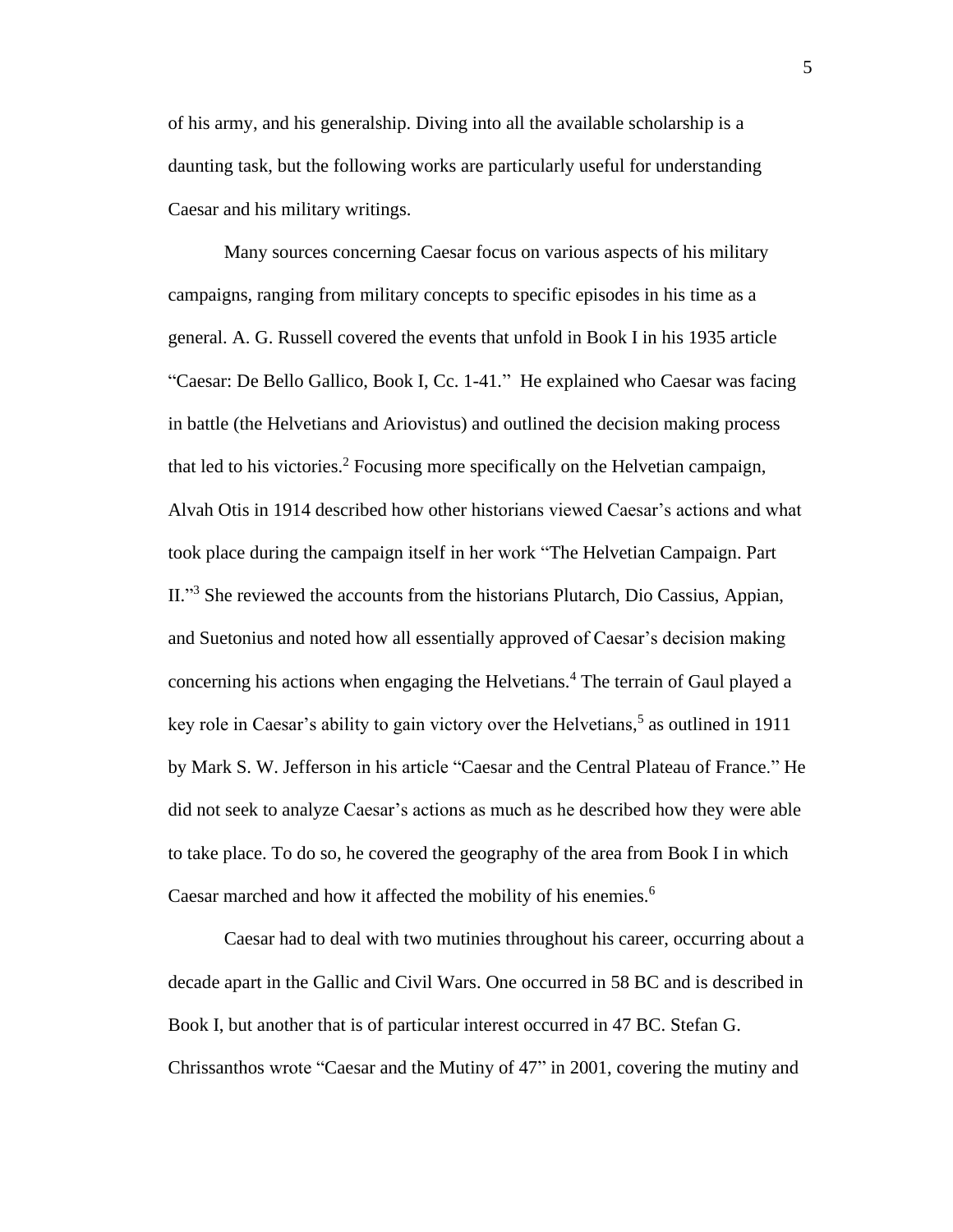how Caesar displayed himself as a leader in his own narration of the event.<sup>7</sup> He took quite a critical approach towards Caesar, noting of how carefully Caesar portrays himself as the protagonist who can do no wrong.<sup>8</sup> Although his work is at times "anti-Caesar," it also includes helpful information on how Caesar recruited troops and his actions in leading men, as well as providing insight into how to understand Caesar's handling of the mutiny in 58 BC.

Plenty of sources examine who Caesar was as a man, rather than the actions taking place in BG. For example, P. J. Cuff focused his 1957 article "Caesar the Soldier" on arguing that Caesar was a genius commander because of his ability to attract loyalty from men.<sup>9</sup> He noted how Caesar starts his Gallic campaign with four legions and finished with at least ten,<sup>10</sup> something only a skilled general could accomplish. This work is more pro Caesar than others, however. Nathan Rosenstein, although not entirely critical, seeks to understand Caesar in the context of the culture of Rome in "Caesar and Imperialist" in 2009. He notes that Caesar's works were not at all objective, but that was because Caesar was writing for Rome and his manner of writing was what Romans expected from a general.<sup>11</sup> According to Rosenstein Caesar's abilities and generalship were still superb, but he was not a hero as much as a product of the Roman culture he grew up in. $^{12}$ 

At the time of Caesar's proconsulship of Gaul, Rome was essentially an empire.<sup>13</sup> Therefore, it is not wrong to understand Caesar's actions as acting on behalf of an imperialist state. Sherwin-White's 1957 article "Caesar as an Imperialist" viewed his attack on the Helvetians as his first step towards conquering all of Gaul,  $^{14}$ which is not what Caesar leads his readers to believe. Caesar seeks to justify his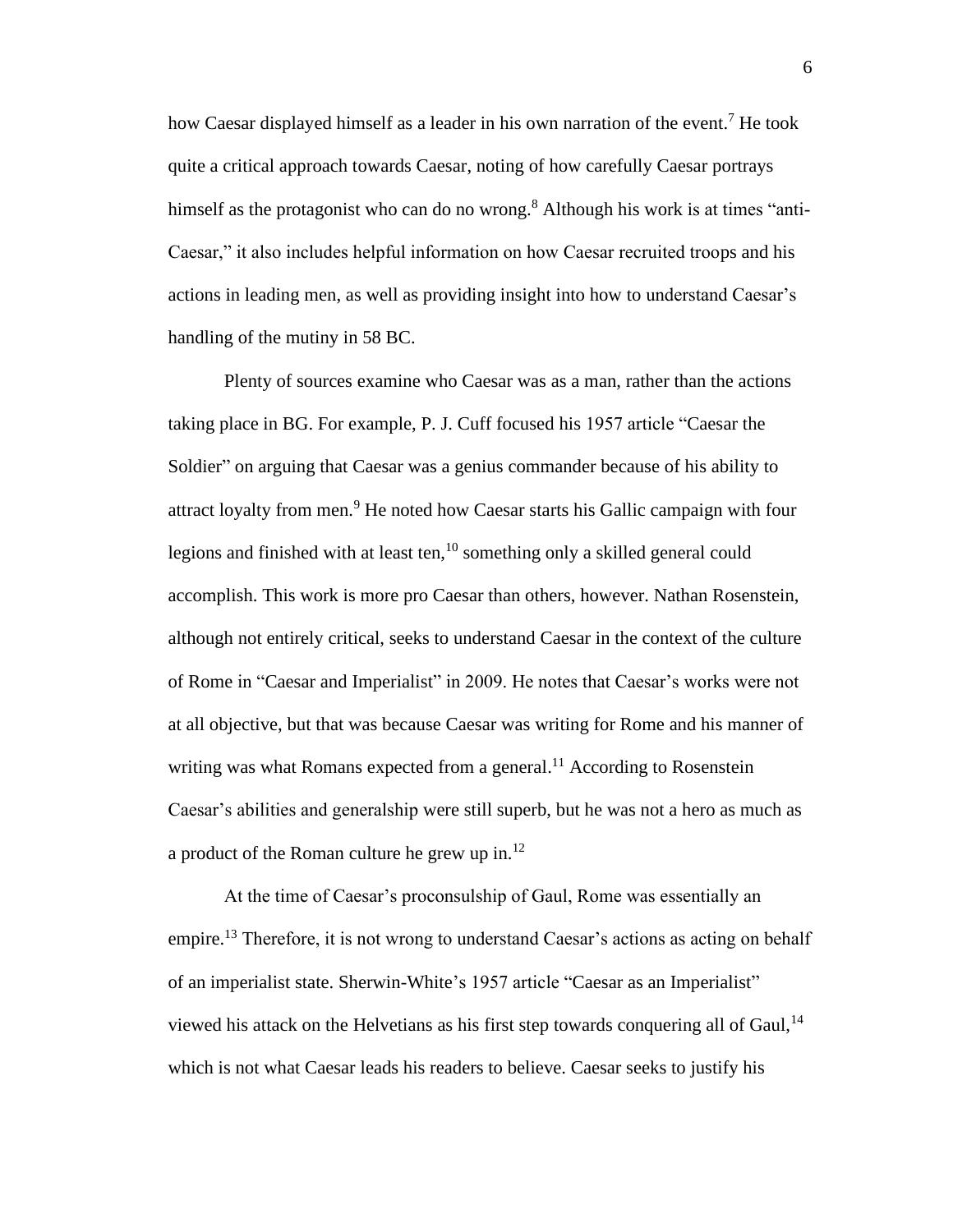actions in Book I with a pro-Roman style, and Sherwin-White wanted readers to understand that Caesar's intentions were clear from the start of his proconsulship.<sup>15</sup> Christina Kraus would agree about Caesar being an imperialist, but her 2009 work "Bellum Gallicum" focused more on how Caesar portrays himself. She noted that Caesar does act for the Roman people and that Caesar promotes himself as a general who is responding to threats against his home,<sup>16</sup> not so much as a commander driven by greed.

Some scholars such as Lukas de Blois take Caesar precisely at his word and approach understanding him in the manner which Caesar encouraged. In his 2017 essay "Caesar the General and Leader" De Blois determined that Caesar excelled at what he calls "routine matters" for a general.<sup>17</sup> Specifically, Caesar had a great understanding of their importance of his troops and how their training and happiness directly led to his success.<sup>18</sup> There is no doubt that Caesar was well-liked among his subordinates, and although De Blois's essay is unnecessarily pro-Caesar, his argument follows reliable evidence.

More specifically, two works concerning Caesar's generalship are of particular interest. In 2013, Michael Boring wrote his dissertation "The Generalship of Caesar in Gaul" focusing on how Caesar conducted his Gallic campaign. He considered Cicero's necessary qualities for a general: valor, authority, good fortune, and knowledge of military affairs, and how they are present in Caesar's account of the Gallic War.<sup>19</sup> Kyle Johnson, writing a year earlier in 2012, did not focus on specific attributes of Caesar but rather how he differed from his enemy in his dissertation "Ethics of Leadership: Organization and Decision-Making in Caesar's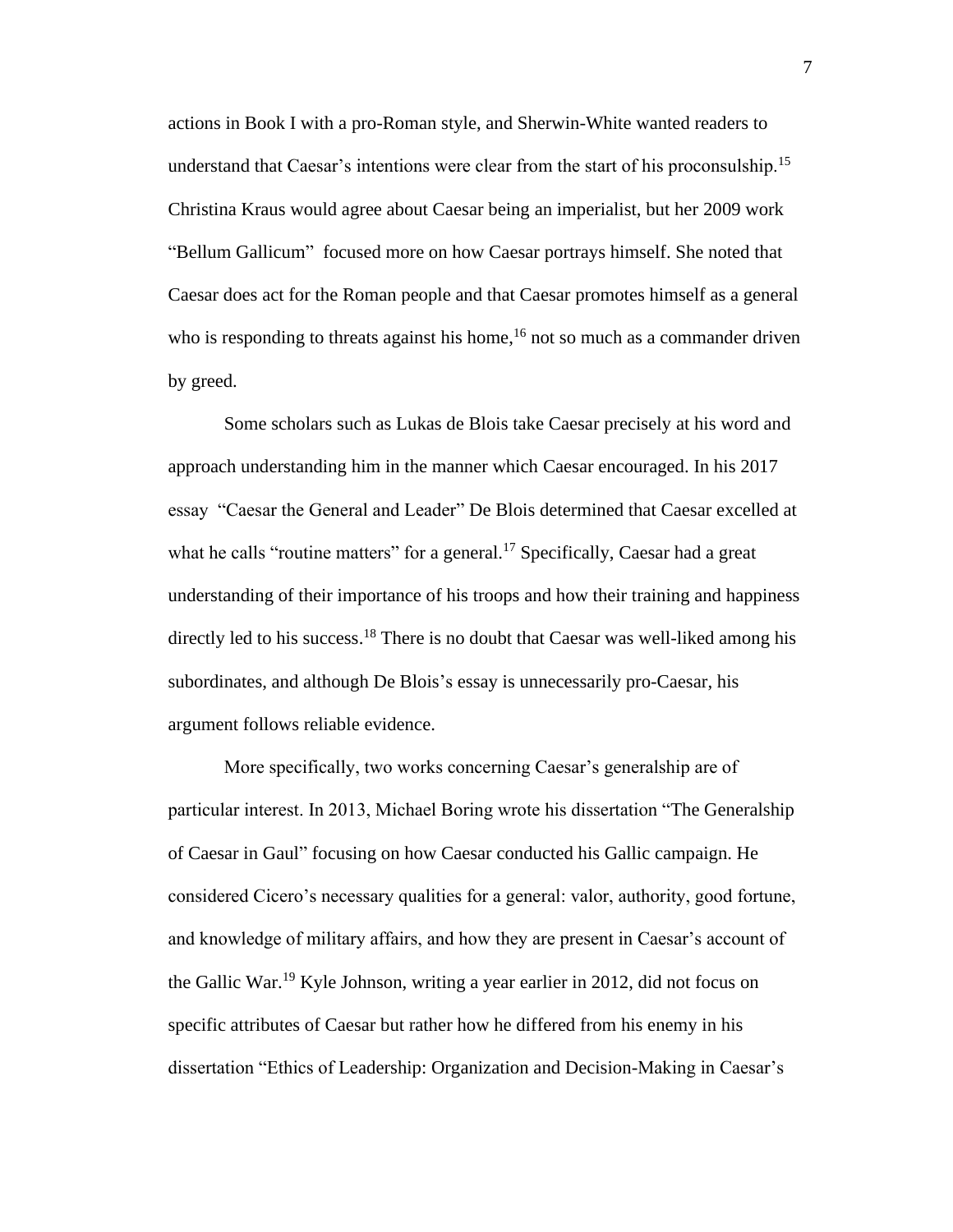'Bellum Gallicum.'" <sup>20</sup> He noted that Caesar excelled in communicated practices, relaying messages through his tribunes and centurions effectively, as well as winning over the Gallic tribes and his own soldiers through his speeches.<sup>21</sup> Caesar always appears to be able to overcome any obstacle, terrain, army size, etc., and earn a victory over his opponents.<sup>22</sup>

The scholarship on Caesar mainly focuses on his own work and how both Romans and previous scholars viewed it. Many analyze the battles and their outcomes, while others seek to rebuke his writings and take a more critical stance. While not all of it is relevant for the present work, examining new perspectives to gain a greater understanding of Caesar and his writings in general is always useful. Book I of *De Bello Gallico* offers much more to any reader than its surface presents. Conducting a proper analysis of the available scholarship allows us to become better acquainted with who he was and his importance.

#### *Review of Scholarship: Vegetius*

Military handbooks from the ancient world—manuscripts concerning military affairs such as strategies, armies, and importantly for this thesis, generalship—are in short supply for today's classicists. Little remain from ancient Rome, perhaps the most notable being Frontinus's *Strategemata*, written in the end of the first century AD. Although extensive, it is more a historical analysis rather than a serious study on how one should be a general.<sup>23</sup> Publius Flavius Vegetius Renatus, writing in the late 4<sup>th</sup> century, however, created a work that focused on military affairs and Roman warfare, and it included comments on proper generalship. Although the scholarship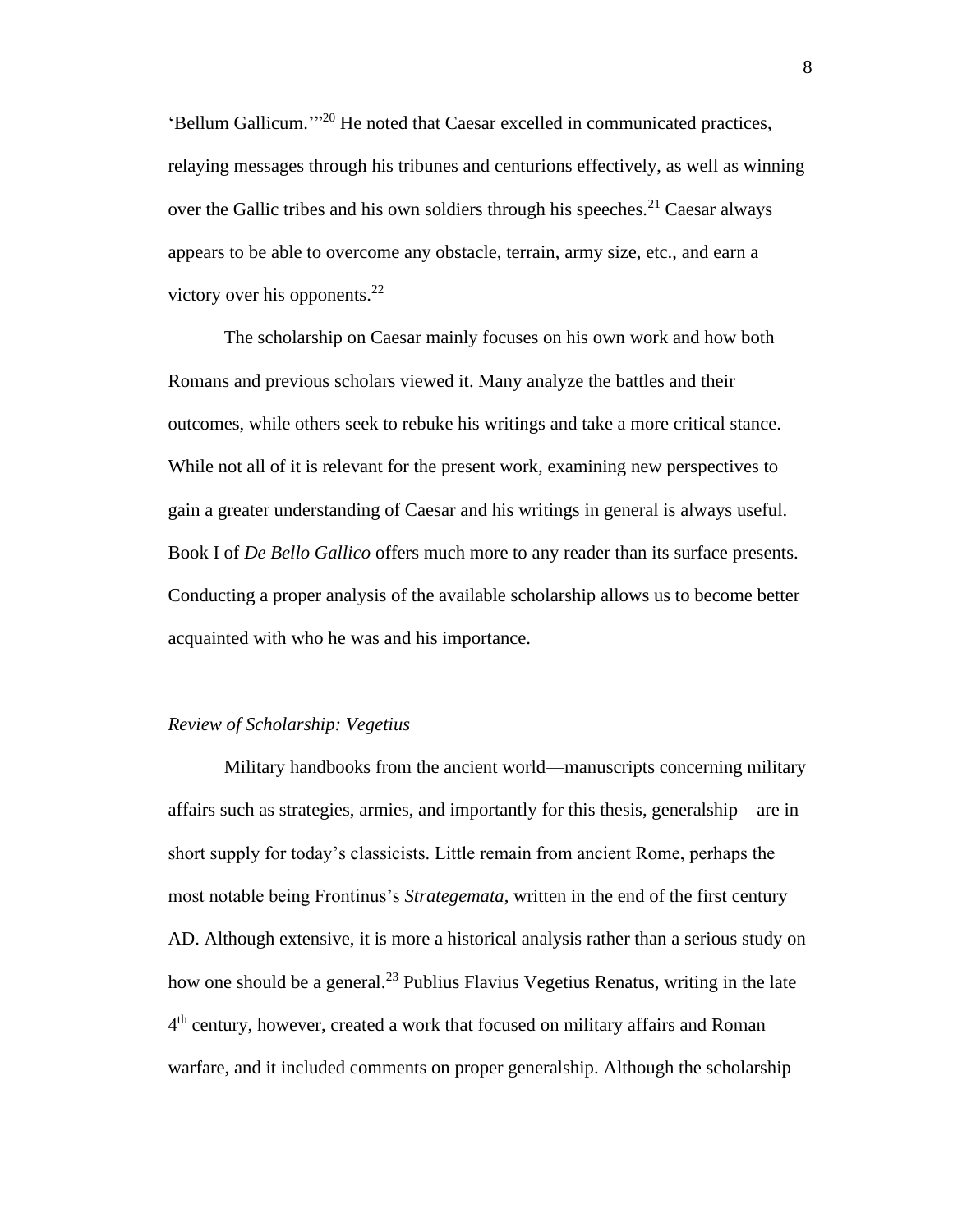covering Vegetius is not as vast as that which covers Caesar, that does not make it any less important. Specifically, this thesis needs to understand what Vegetius deems necessary for a Roman general in order to form a definition of proper Roman generalship.

Brian Campbell described two categories for military handbooks in his 1987 article "Teach Yourself How to be a General:" precepts on strategy and tactics, and technical accounts of drill, formation, and weaponry. <sup>24</sup> The writings of Vegetius seem to address both of these categories, which strengthens the use of his manual as a valid source for what makes a general. Campbell noted how the RM focuses on the Roman army from before Vegetius' time, that of the late Republic and early Principate.<sup>25</sup> This further justifies the use of RM here since it refers to an army that would have been similar to the one Caesar led. Charles Shrader, in his 1981 article, "The Influence of Vegetius' De Rei Militari*,*" considered how Vegetius used previous sources for making his handbook, which would explain why Vegetius promoted the Roman army of the early Principate as an ideal version.<sup>26</sup> For Schrader, The RM as a military handbook was comparable to Cicero's works on ethics and philosophy for Shrader.<sup>27</sup> He clearly rated it highly and justified its use as a standard for generalship.

Recruitment was an important topic in RM. In his 2010 article, "Unseemly Professions and Recruitment in Late Antiquity: Piscatores and Vegetius Epitoma 1.7- 1-2," Michael Charles took note of how Vegetius wanted a Rome that was protected by Romans again, arguing that even if numbers were smaller, the army would be superior to untrained hordes.<sup>28</sup> Much of Charles' work, however, focused on the unfounded belief of Vegetius that *piscatores* should not be allowed to serve in his

9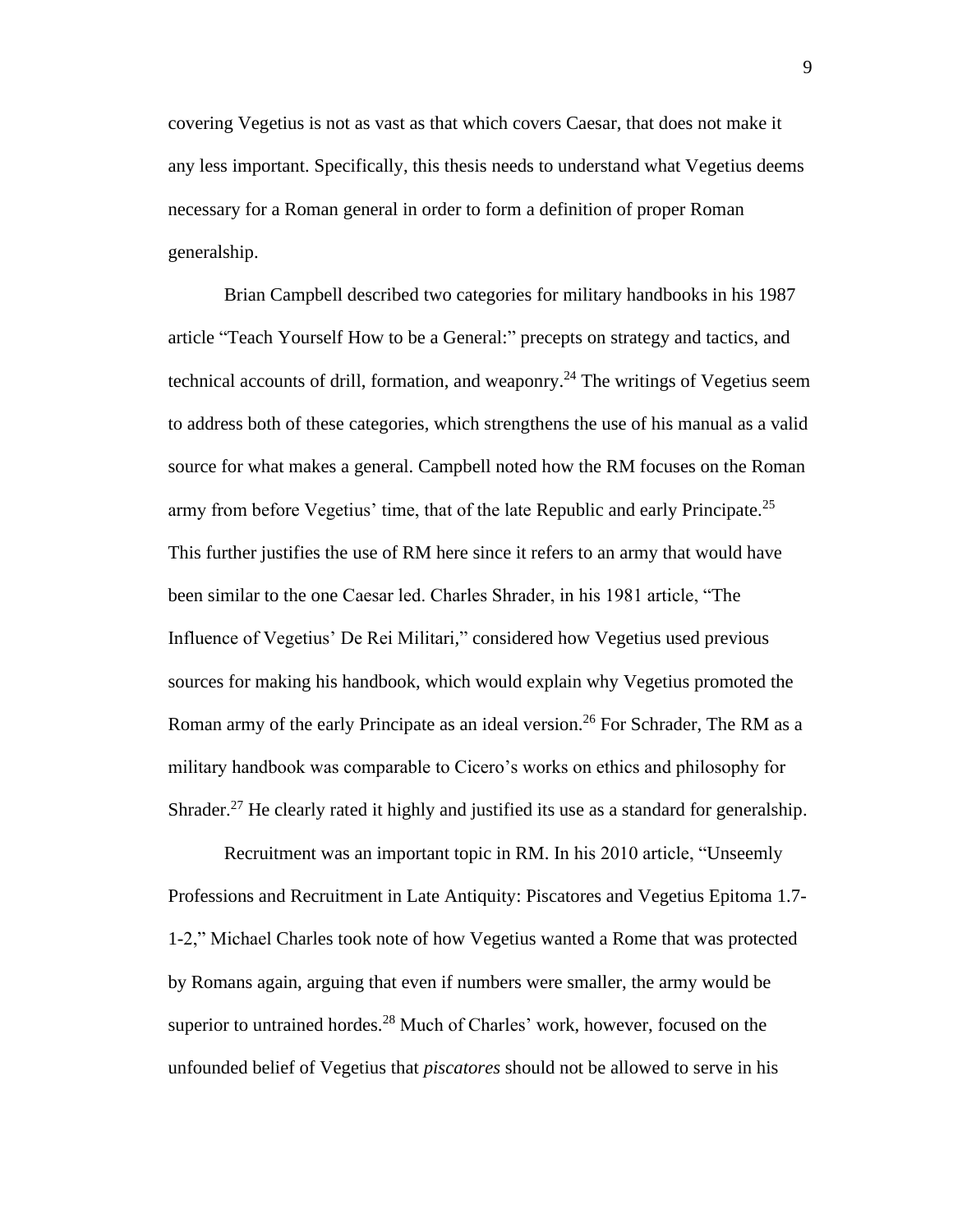version of the Roman army<sup>29</sup>, which does not concern the argument this thesis seeks to make. Mackay covered recruitment during Caesar's time in *The Landmark Caesar* published in 2017, which more or less aligns with the beliefs of Vegetius concerning recruitment. He explained that most recruits during Caesar's time came from rural populations and were from the poorest citizens. They should be Roman citizens, or at least from the allied colonies.<sup>30</sup> He also covered the organization of the legions and their chain of command, making it easier to understand how Caesar describes his army in the BG.

#### *Statement of Methodology*

Vegetius's work is an extensive treatise regarding what he considered important for any military. Although he did not provide a direct definition of which qualities and actions he considered necessary for a Roman general, it is possible to form one based on his writings on the values and processes every Roman general should adhere to.

Books I and III of RM provide the most insight to forming such a definition. Book I focuses primarily on recruitment, something that a general would surely oversee. In the very first chapter of Book I, Vegetius states the importance of recruitment, explaining how Rome conquered so many people:

Sed adversus omnia profuit tironem sollerter eligere, ius, ut ita dixerim, armorum docere, cotidiano exercitio roborare quaecumque evenire in acie atque proeliis possunt, omnia in campestri meditatione praenoscere, severe in desides vindicare.<sup>31</sup>

But what succeeded against all of them was careful selection of recruits, instruction in the rules, so to speak, of war, toughening in daily exercises,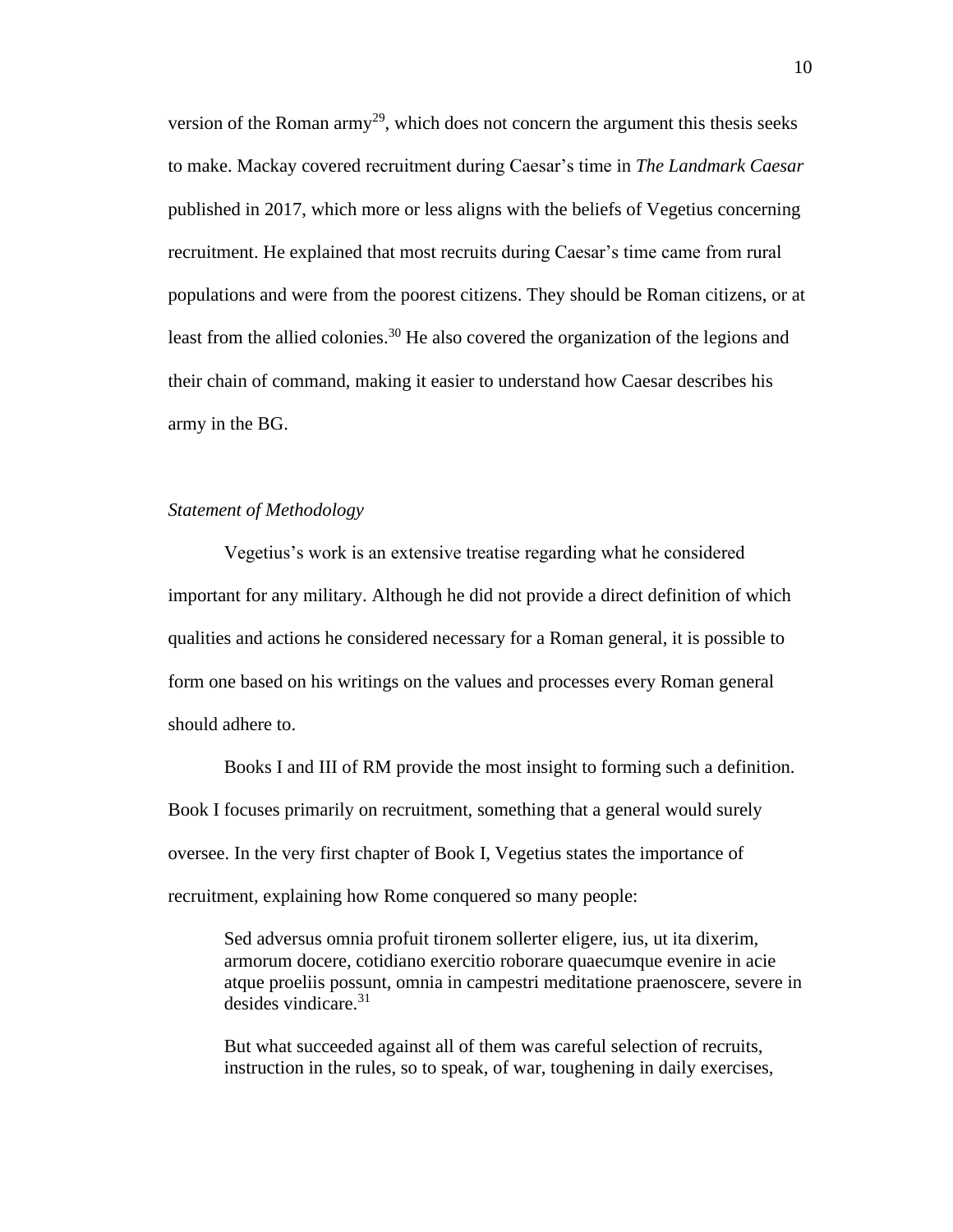prior acquaintance in field practice with all possible eventualities in war and battle, and strict punishment of cowardice.  $3\overline{2}$ 

This is the first task of a general and arguably the most important, since recruiting the right soldiers is essential for forming a well-trained army.

After recruitment, Vegetius discussed at length the logistical challenges a general must overcome in order to be successful. Specifically, training soldiers to be disciplined, marching their troops effectively, encouraging them to fight courageously, and keeping them fed were all necessary for a general.<sup>33</sup> Based on this, the welfare of the soldiers are the direct responsibility of the general. Vegetius also uses specific words to describe an ideal general, writing, *Dux itaque vigilans sobrius prudens*. <sup>34</sup> He writes that a general should be watchful, sober, and discreet, three oddly specific words, which seem to summarize how a general should conduct themselves before entering battle. Based on the information above, forming a definition of an ideal Roman general, in the eyes of Vegetius, becomes possible. A proper Roman general must be able to carry out all logistical challenges of running an army, such as recruiting the right soldiers, implementing discipline, and feeding troops, as well as positioning the army to win any battle, provide any needed encouragement, and remain sober, watchful, and discreet before battle. Adhering to these traits will result in a victory for the general.

#### *The Argument*

Caesar demonstrates exemplary generalship in BG, much of which corresponds to a definition of generalship based on Vegetius. This is not something that scholars have studied extensively. Roman history spans many centuries and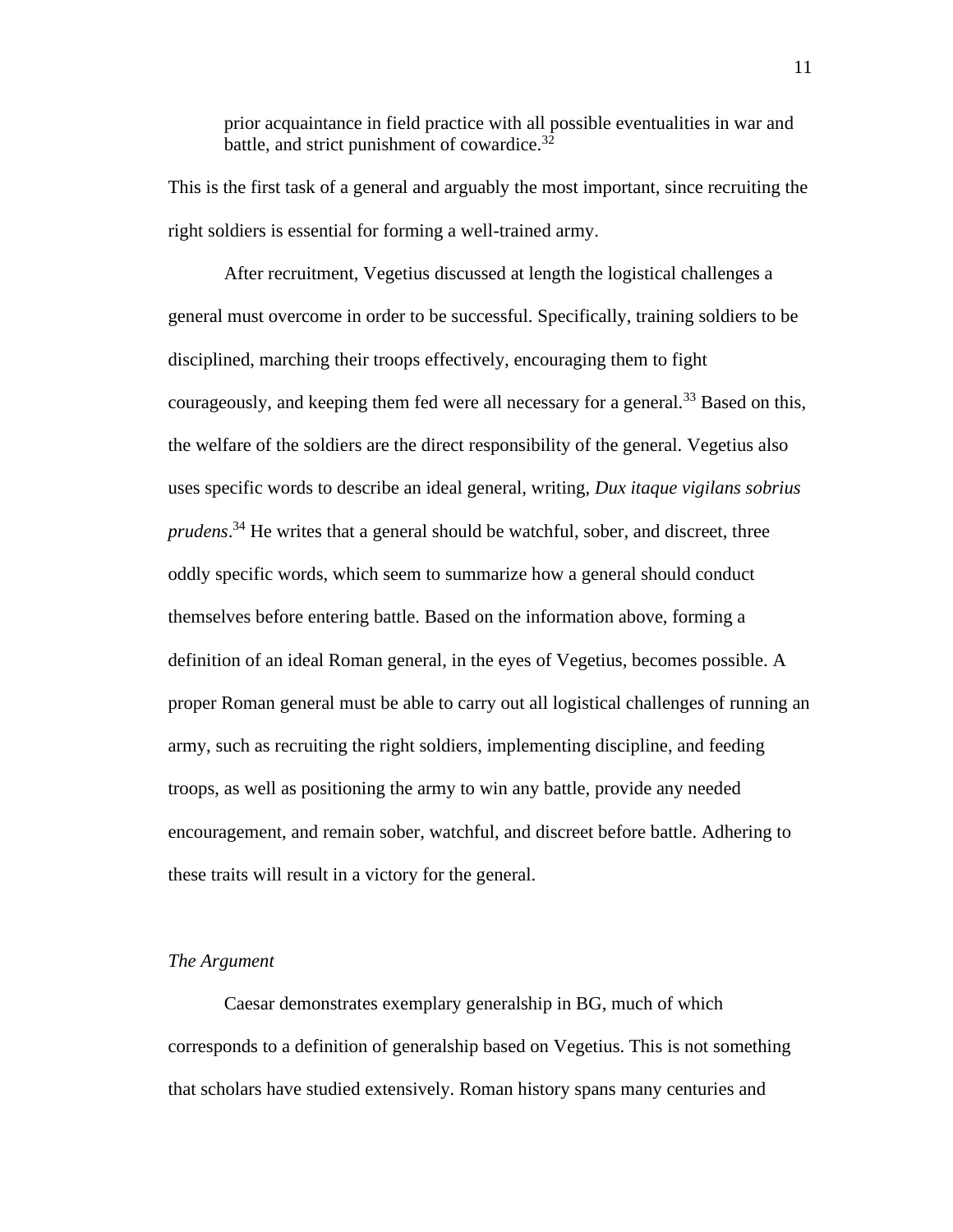finding ways to connect different time periods adds insight to Roman culture. this work will prove that qualities of leadership and generalship demonstrated by Julius Caesar in Book 1 of BG correspond to the qualities that Vegetius describes as necessary for a Roman general in his RM, written 400 years later.

#### **Analysis**

The scholarship that covers Caesar mostly views him as an effective general. That which examines Vegetius is useful for gaining a better understanding of the RM, and thus aiding in the formation of a definition of generalship. Before explaining the content of the RM, we must first address Vegetius's sources. He produced his manuscript not from experience in military affairs, but from studying earlier Roman commentaries.<sup>35</sup> Although he does not mention Caesar by name, but considering he studied commenters on military affairs closely,<sup>36</sup> and thus was likely very aware of the context of Caesar's commentaries. Therefore, it follows logically that his descriptions of proper generalship correspond to the actions of Caesar.

This paper's analysis will contribute to Classical scholarship concerning both Caesar and Vegetius. If Vegetius modelled a general on Caesar, which he never claimed to do, it would also still enhance the knowledge surrounding Vegetius. Making connections to preceding authors is common for many ancient writers, and Vegetius displays the importance late Republican writers still carried even into the late Roman Empire. If Vegetius read Caesar, then he should model an ideal general on someone as accomplished as Caesar. This thesis will demonstrate that there are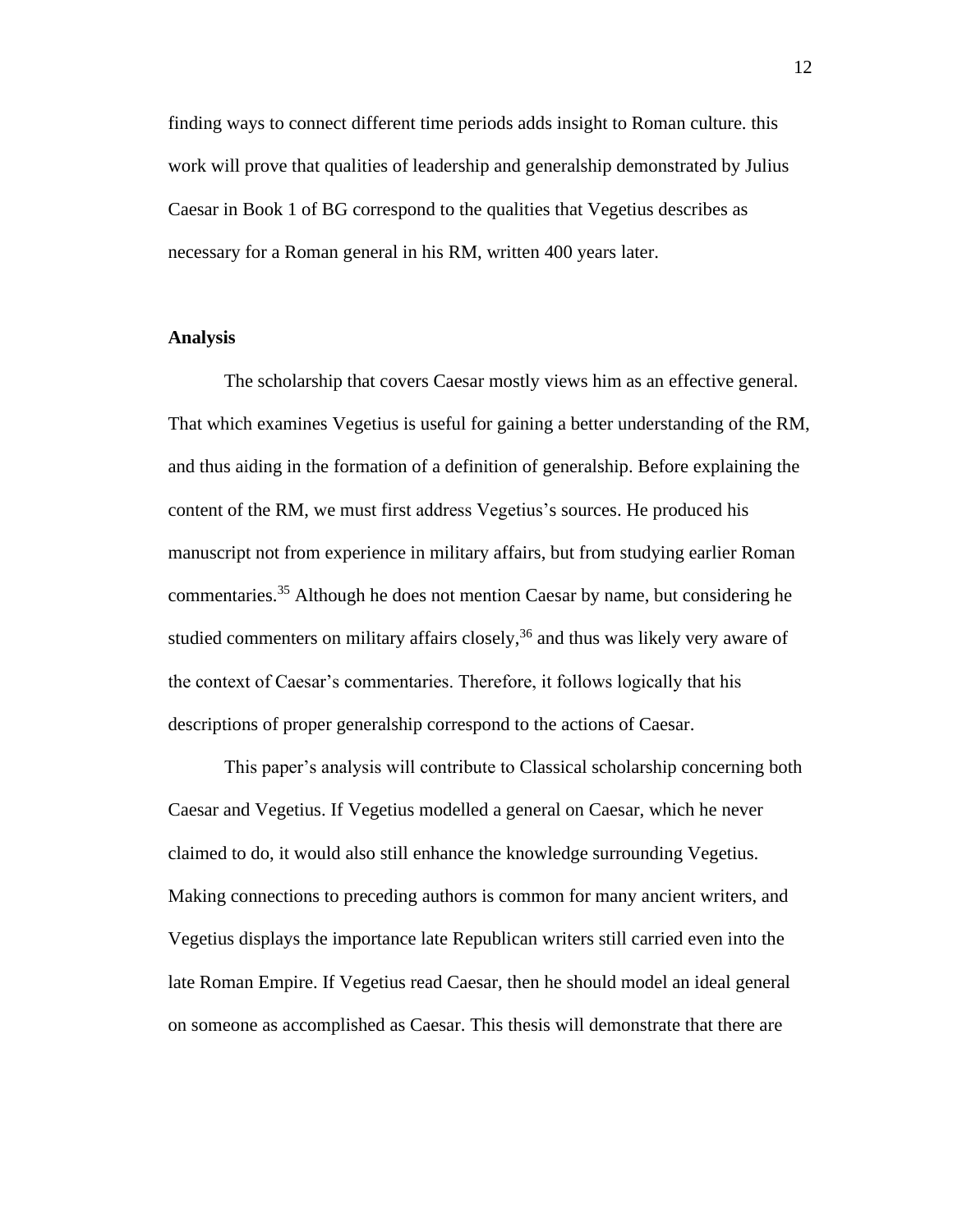clear connections between Caesar and the writing of Vegetius, which the author hopes will benefit the study of Classics whether Vegetius read Caesar or not.

#### *Content of RM*

In order to compare the leadership of Caesar to Vegetius's definition of leadership, a careful reading of the RM is necessary in order to bring to light what qualities are necessary for a Roman general. The first chapter itself emphasizes the need of a general to recruit adequate soldiers and train them properly. Vegetius states clearly that a well-trained group of soldiers will always be victorious over massive, inept hordes of men.<sup>37</sup>A general's focus should not be on the amount of people they have under their command, but rather who they have under their command. A well trained soldier will fight harder and demonstrate greater courage in battle,  $38$  and certainly that training must originate from the general.

Concerning what type of person a general recruits, however, Vegetius's statements are less clear. There are 28 chapters in Book I of RM, and 2-7 concern what type of person a general should recruit. For example, he says that soldiers who live closer to the sun will have less blood and therefore be more scared of an enemy soldier wounding them in battle.<sup>39</sup> A bizarre comment to say the least. Then there is the section where he states that fishermen, fowlers, pastrycooks, and weavers should "be banned far from camp."<sup>40</sup> Michael Charles tackled this issue in his article, and it appears that Vegetius formed this belief from reading the likes of Cicero, so there is some merit to the statement for the time period.  $41$  Vegetius also claims to know that Roman soldiers during the early Principate needed to be about 5 ft. 11 in., and about 5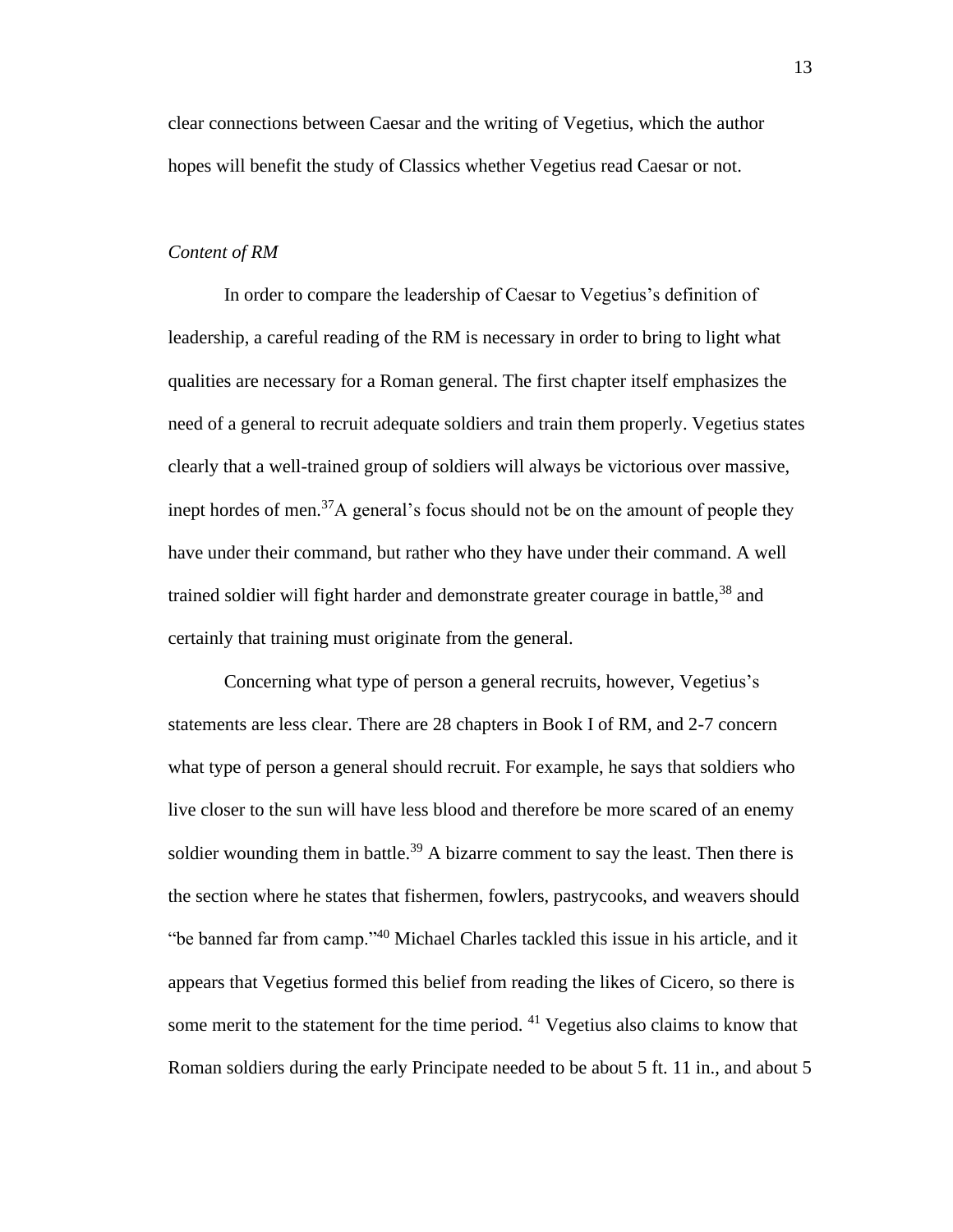ft. 9 in. for the cavalry.<sup>42</sup> He continues on to his point that the rural populace would make for better soldiers than the urban, but no general should turn away an urban citizen during a time of need.<sup>43</sup> Recruitment is the first task a general needs to accomplish for his army, and clearly it was an important aspect in the eyes of Vegetius.

Book III is the most important chapter of RM for the present definition of leadership. Chapter four concerns mutinies and how to ensure soldiers do not revolt against their general. Vegetius spends most of the chapter listing various means of punishment or drills that commanders can force upon their men in order to distract them from the idea of mutiny or revolt. But according to Vegetius, that is not sufficient enough for a great general. A general should not have to bestow fear among their soldiers in order to force them into submission. Discipline is key in controlling an army, and a general as is the one responsible for forming that discipline.

Marching is a crucial aspect of generalship, as Vegetius explained in chapter six of Book III. Less thought of than battle, the march is arguably just as important as any actual coordinated fighting, since a soldier is more vulnerable to attacks while marching, thus it is the responsibility of the general that they do not suffer any attacks or at minimum repel attacks without a loss.<sup>44</sup> This section is extensive, marking the importance of it in Vegetius's eyes. Certainly, a competent general must be able to manage his troops properly to march safely and efficiently in order to keep them safe and in the best position to win any battle.

Vegetius's writings on marching make it clear that the pre-battle preparation is important for any general to maintain. He continued in Book III to comment on the

14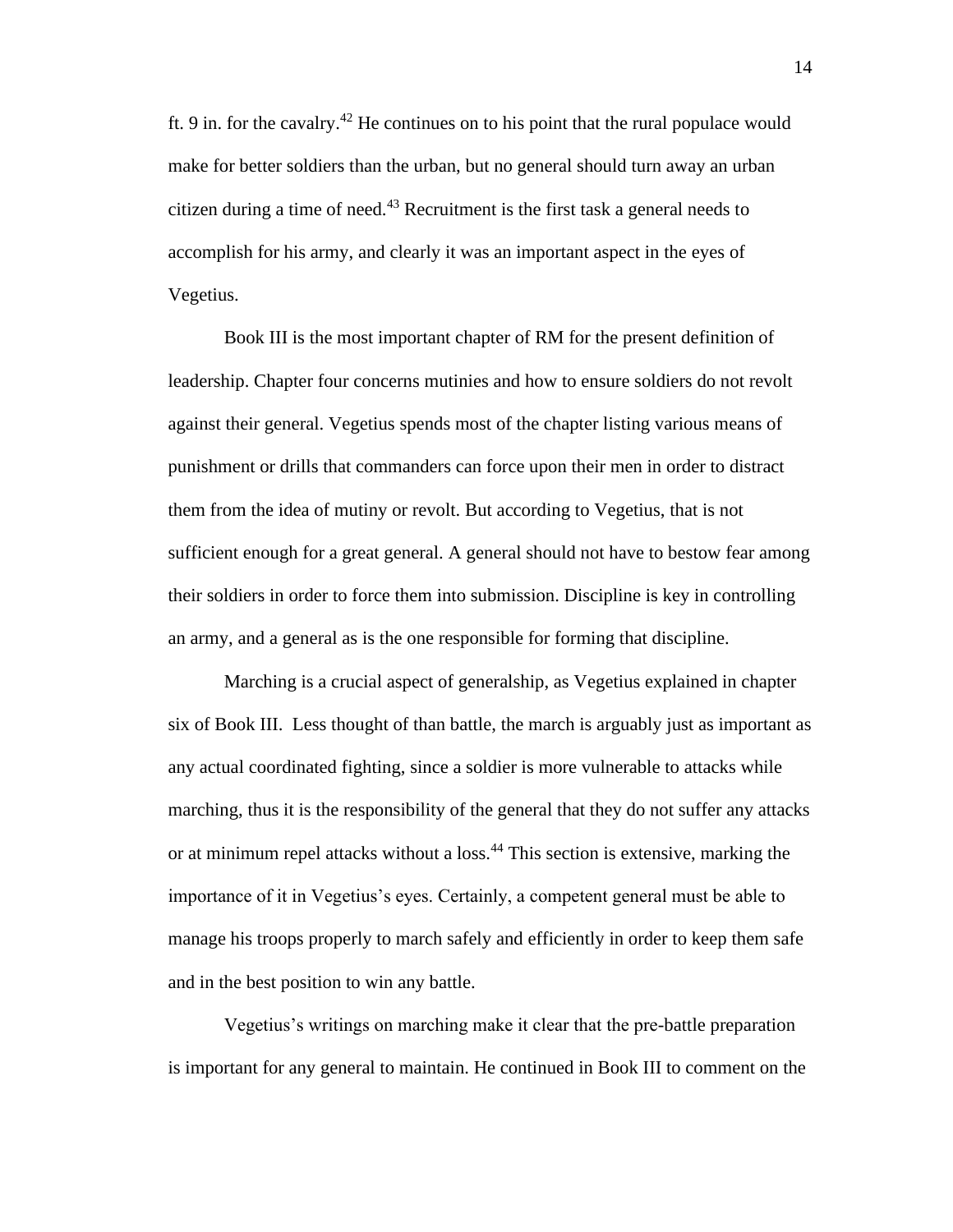knowledge required of a general in order to be successful in battle. For Vegetius, a general needs to be knowledgeable about the enemy, gathering all known information, from any subordinate who has information on the enemy.<sup>45</sup> This is vital for any general, as knowing qualities such as the size, arms, food supply, and courage of the enemy will influence any decision to enter battle. According to Vegetius, whether a general leads with cavalry or infantry, or prolongs the war or hastens through it, depends on his knowledge of the adversary.<sup>46</sup>

According to Vegetius, the general is directly responsible for the attitudes of the soldiers. He is unambiguous in his writings concerning the general's role to raise the army's spirits. He wrote clearly that:

Desperantibus autem crescit audacia adhortatione ducis et, si nihil ipse timere videatur, crescit animus.<sup>47</sup>

When the men despair, their courage is raised by an address from the general, and if he appears fearless himself, their spirits are raised.<sup>48</sup>

A general must lead by example because if he cannot fight then how can he expect his soldiers to do so? No battle is without hardships, and it is the general's responsibility to motivate his men to overcome any difficulty or fear.

Less renowned but equally important to any other duty of a general is keeping his army well fed. This was no small task, considering Caesar's armies could have ranged anywhere from 20,000-40,000 men during his Gallic campaigns.<sup>49</sup> This necessity was not lost on Vegetius, who put it brilliantly that a general should consider

Cui magis victus abundet aut desit; nam fames, ut dicitur, intrinsecus pugnat et vincit saepius sine ferro.<sup>50</sup>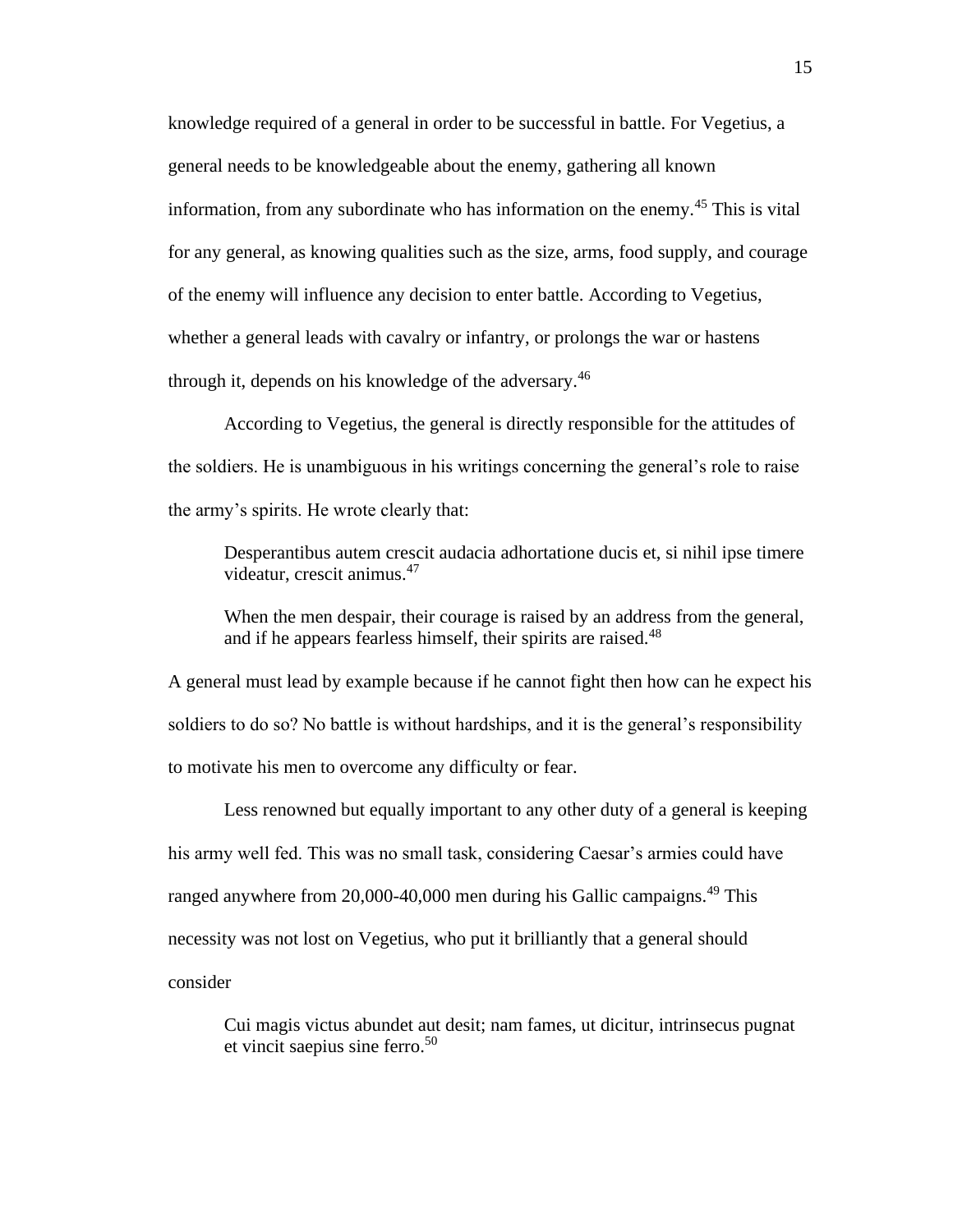Which side has more food or lacks it, for hunger, they say, fights from within and often conquers without a blow.<sup>51</sup>

A general must concern himself with much more than simply winning a battle. He is responsible for an entire army of men that needs to be fed properly or else they will face the consequences of malnutrition and in the worst cases death.

The final key points of Vegetius concern specific attributes a general must possess. Vegetius uses the adjectives *vigilans, sobrius,* and *prudens* to describe an ideal general.<sup>52</sup> The words ordinarily translate as watchful, sober, and wise respectively. Watchful is understandable, since a general should be constantly aware of their surroundings and situation. But sober is more interesting. Vegetius most likely wanted to imply that a general needed to be calm in order to make the right decision. Considering *prudens,* N. P. Milner translated it as discreet, not wise. Perhaps Vegetius sought to describe the general's tone of speaking and wanted to convey the idea of addressing people in an endearing and respectable manner. Furthermore, a proper general will always concern themselves with the welfare of each and every one of their soldiers.<sup>53</sup> Whatever may happen to a solider in war, the general must take responsibility for it.

#### *Content of BG Book I*

Book I of BG features some of Caesar's most notable experiences during his conquest of Gaul. Considering Caesar wrote this commentary himself, it is important to understand that his explanations of the events are favorable towards him and his goals. As Rosenstein explains, Caesar was in fact a product of the Roman world, he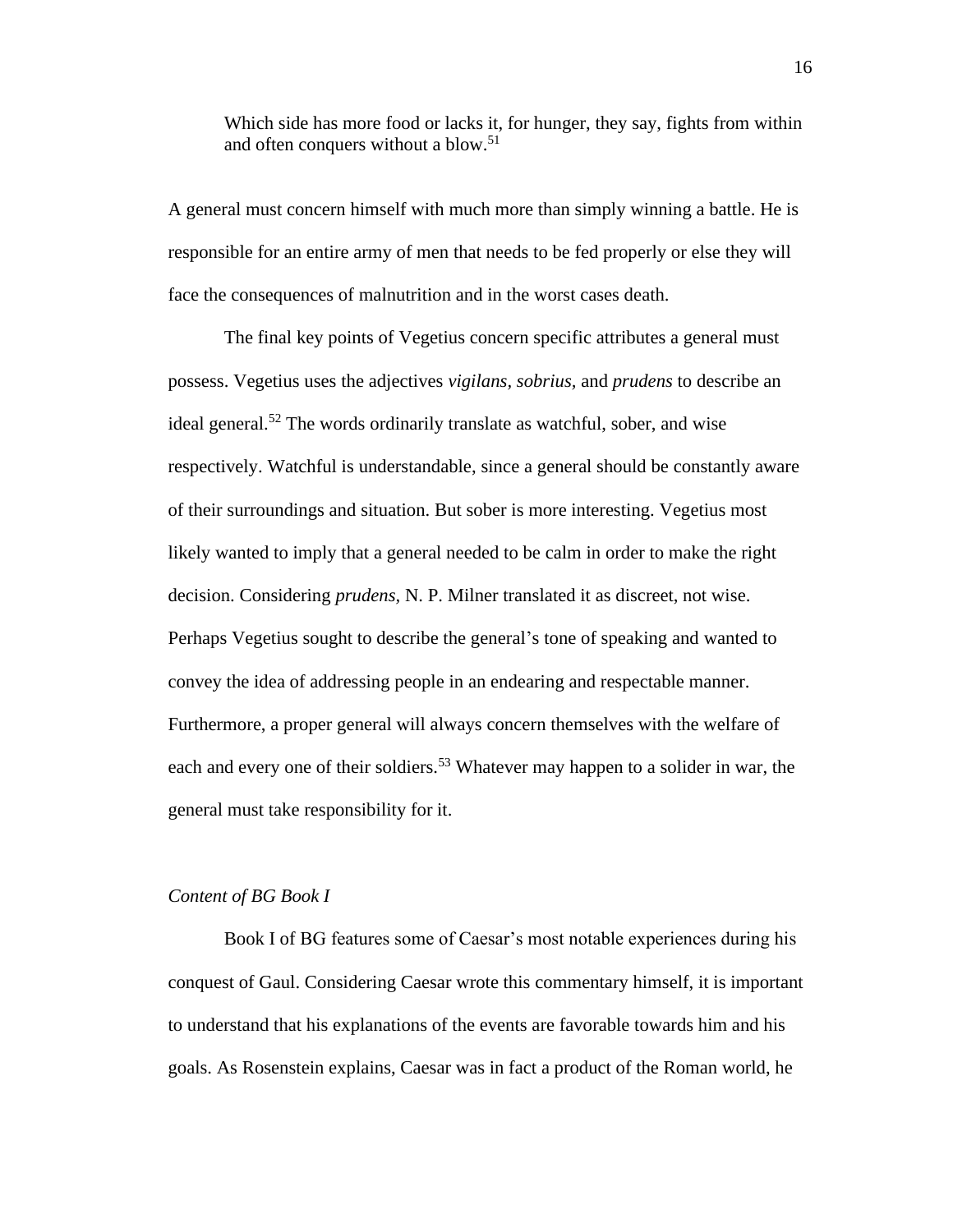was expected to earn victories and do so in an honorable fashion.<sup>54</sup> It is because of this that although the present argument will analyze Caesar's writings word for word in order to understand his leadership, it will do so with careful consideration of the purpose in writing. As previously stated on page 5, the ancient sources mostly agree that Caesar's retellings are just, and clearly the victories he earned were not imagined.

After an overview of Gaul, the first event in Book I is Caesar's battle with the Helvetians. According to Caesar, Roman allies in Gaul were having their villages ravaged by the Helvetians, which is what prompted Caesar to attack them.<sup>55</sup> He is careful not to fall for initial temptations to attack them, but instead carefully plans so that he can prevent further devastation to his allies and his army, while putting himself in the best possible position to gain victory. After rousing his soldiers with a speech, he gains his first victory in Gaul by defeating the Helvetians.<sup>56</sup> His leadership is already on display with his first victory, an ability to motivate his men, and his insurance of their safety.

Following this victory, Caesar introduced his readers to Ariovistus, his main adversary in Book I. Gallic chieftains express concern over Ariovistus and his army of Germany soldiers, which prompts Caesar to take action. His soldiers, however, are much less excited after learning not only of the number of soldiers under Ariovistus's command, but also how immense each individual soldier is compared to them.<sup>57</sup> This leads to the next episode in Book I: the near-mutiny of 58 BCE. Consequently, the reader also gains insight into the hierarchy of power in Caesar's army, since the soldiers complain up the chain of command. This scene is one of the most notable in all of the BG. Caesar gathers his centurions, informs them of previous victories,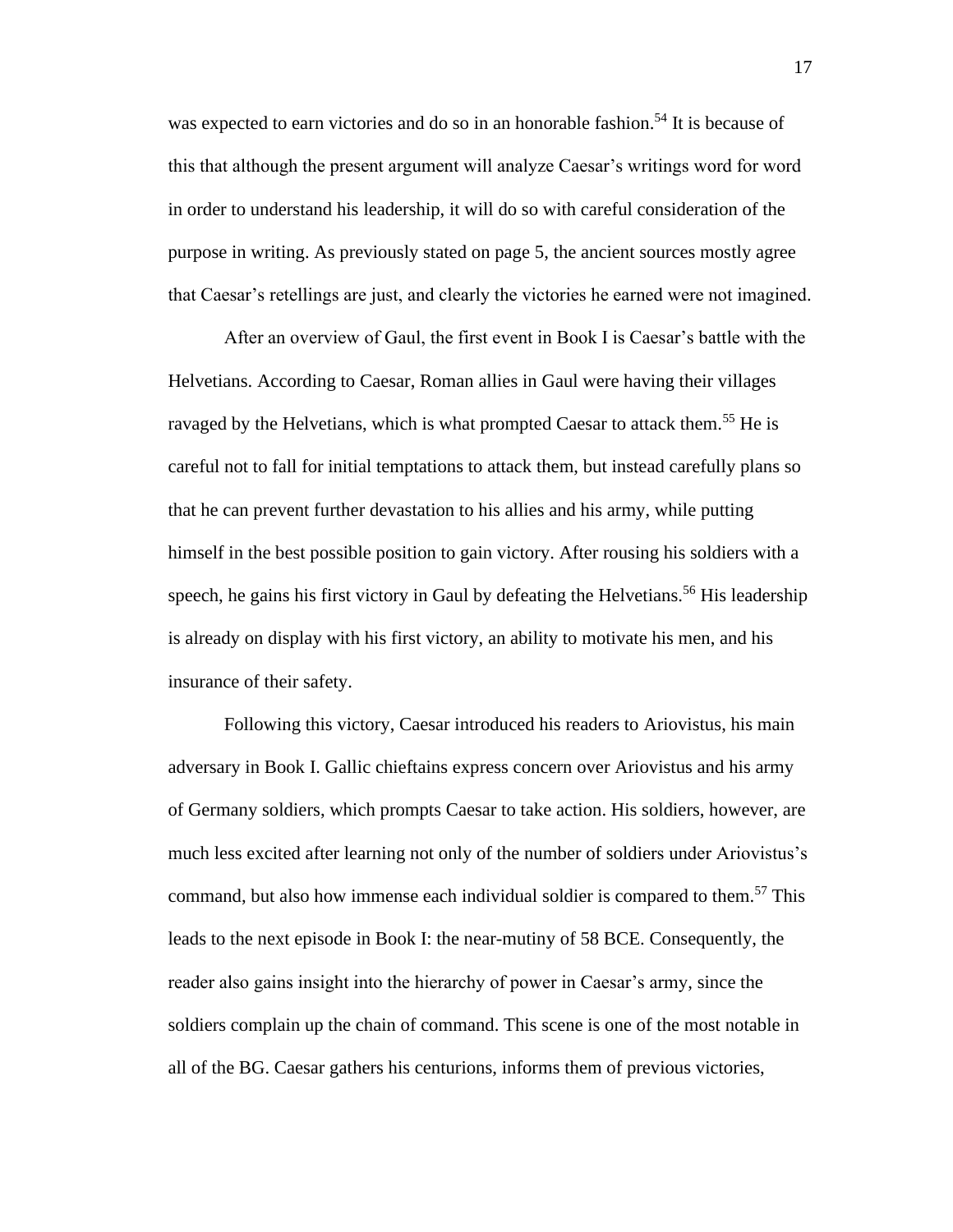reminds them of their abilities, and ignores their request by stating he will march with his tenth legion no matter their decision, but that they are to do what they think it right.<sup>58</sup> No punishments took place, no soldier was executed or exiled from Rome, Caesar simply reminded them of who they are and trusted his men to make the right decision. The centurions rallied their subordinates, and the army marched towards Ariovistus.

The final scene of Book I is the battle with Ariovistus. Like the battle with the Helvetians, Caesar's generalship is on top display in this engagement. He marches his army in order to keep them safe by not engaging in minor, meaningless skirmishes,<sup>59</sup> which inspired his army to keep fighting since they knew Caesar had their interests at heart. Eventually, Caesar organizes his army in the best position possible and engaged Ariovistus when he saw an opening. His troops attacked fiercely, Caesar wrote, and they drove off the German forces.<sup>60</sup> Before the summer finished, Caesar had completed two campaigns and held off a mutiny. Book I bears witness to some of Caesar's finest work as a general.

#### *Battle with The Helvetians*

Caesar's campaign against the Helvetians, his first of his eventual conquest of Gaul, came about as a reaction to their recent attacks on other Gallic tribes. Caesar explains that Roman allies in Gaul requested his aid after the Helvetians destroyed their villages, planning to settle in southern France.<sup>61</sup> As a Roman general, Caesar needed to act with Rome's interest first, so plunging into a careless battle with Helvetians would not be in his best interest. In order for his term as Proconsul of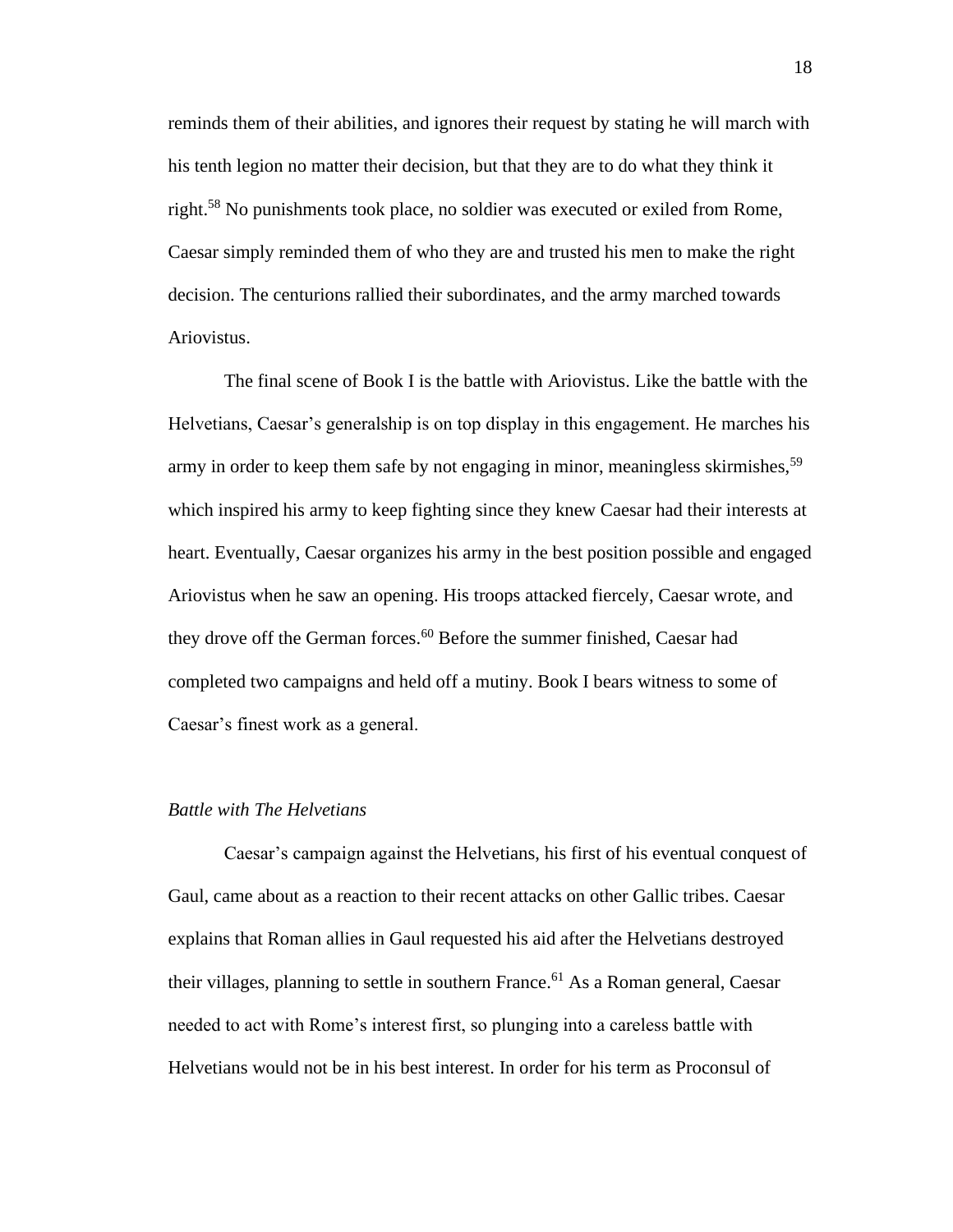Transalpine Gaul to further his personal goals as a Roman politician, Caesar would need victories against worthwhile opponents. Since Rome had many allies in Gaul, protecting them was justifiable cause to attack the Helvetians, which he would do so cautiously.

The scholarship concerning this scene is more or less in agreement with Caesar. Overall, Caesar's actions bore a net positive for the Gallic tribes.<sup>62</sup> The fact that there is essentially no disapproval of any critics that were closer than Vegetius to Caesar's time, including Plutarch (AD 46-c. 120), Dio Cassius (AD 150-235), Appian (c. AD 160), or Suetonius (born c. AD 70), further justify this.<sup>63</sup> Often, anyone writing during the time of a dictator will always view the person in charge favorably, but each of those historians wrote well after Caesar's death. Furthermore, the Helvetians acted spontaneously, as no agreement was made for them to pass through Gallic lands, let alone any justifiable motivation to destroy the villages as they passed through.<sup>64</sup> Concerning why the engagement took place, more than just for glory and loot, Caesar's actions follow accordingly with Roman ideology.

Caesar displays exceptional leadership during his campaign against the Helvetians. What is most clearly on display is not necessarily Caesar's fighting ability, but the planning and careful analysis that he uses before a battle. He does not fall for any temptations from the Helvetians to engage in worthless skirmishes, but rather focuses on preventing any further devastation to local villages.<sup>65</sup> He manages his army so that they are not only safe during their pursuit, but also focused on reaching their eventual goal of beating the Helvetians in battle.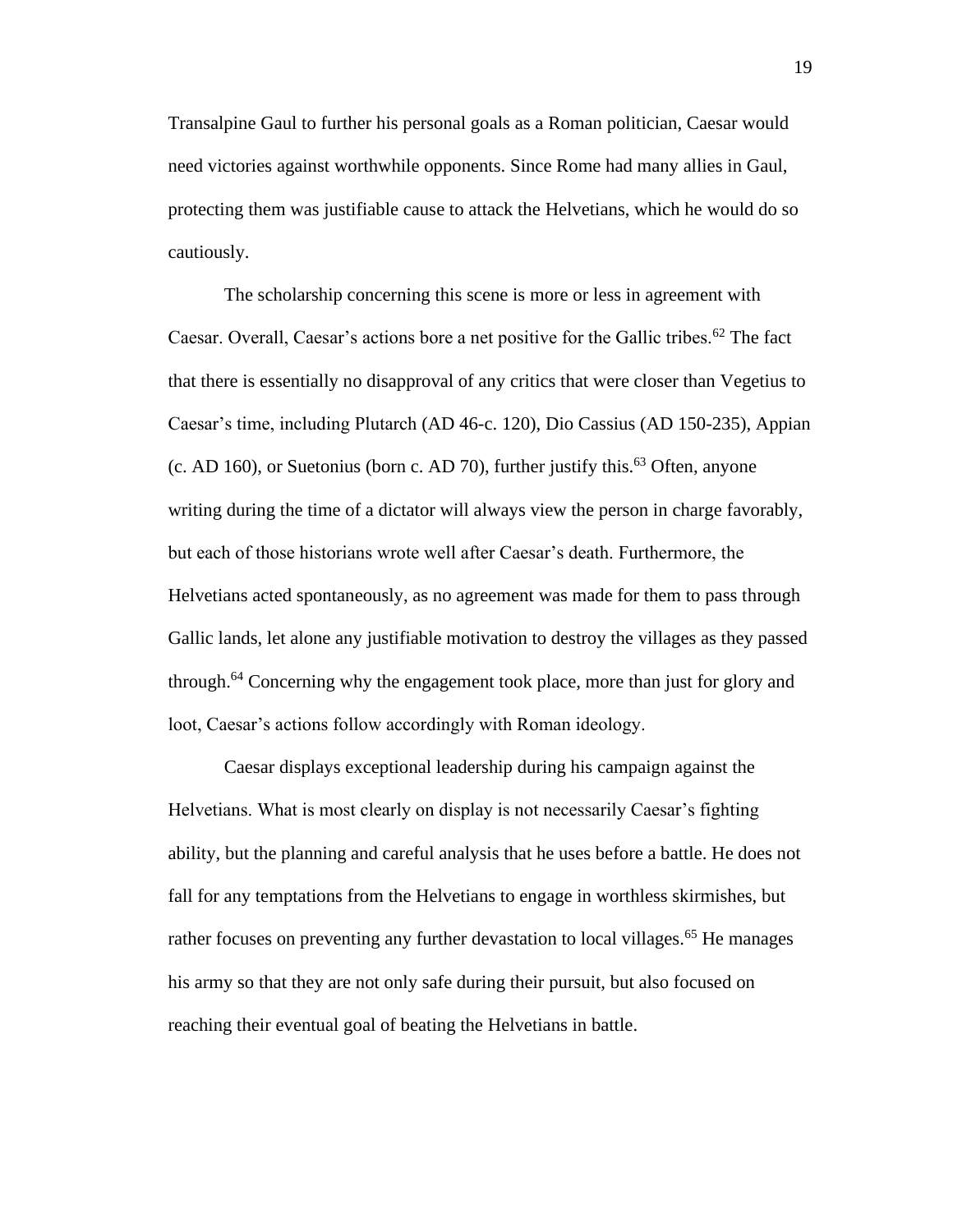Caesar's descriptions of the battle are brief and directly to the point. He does not write out his speech to his soldiers for the audience, nor does he explain in detail each and every scene from the battle. This is because Caesar was not in all places at once. He had a specific view of the battle, but all other views he needed to gather from his men. Lendon explains this as a type of art: Caesar needed to create descriptions for scenes he did not see and form them into a narrative that his readers could follow.<sup>66</sup> Any reader needs to consider this when trying to pick apart Caesar's writings in order to find answers to how he was able to be successful.

Based on Caesar, the most important reason for his victory was simply having better trained soldiers than the Helvetians. Caesar's descriptions of the battle are broad and do not single out any one person for heroism or even himself. Caesar instead provides events and numbers for his readers, allowing them to paint a picture in their mind of what is happening. He uses whole lines of soldiers or divisions of his army to describe the events of the battle, emphasizing the importance of all the soldiers under his command. Caesar set his infantry up on higher ground, withdrew himself and the cavalry so the Helvetians would think they are evenly matched, then his legionaries threw javelins and charged.<sup>67</sup> The battle begins around 7:00 AM and continues long into the night as the Helvetians retreat to a rearguard of 15,000 men, which still is not enough to hold back the Roman attack.<sup>68</sup>

Considering the abilities of Caesar's soldiers, it is clear that he satisfies the need of a general to recruit the right soldiers based on the RM. These battles consisted of tens of thousands of soldiers for each side, making organization and training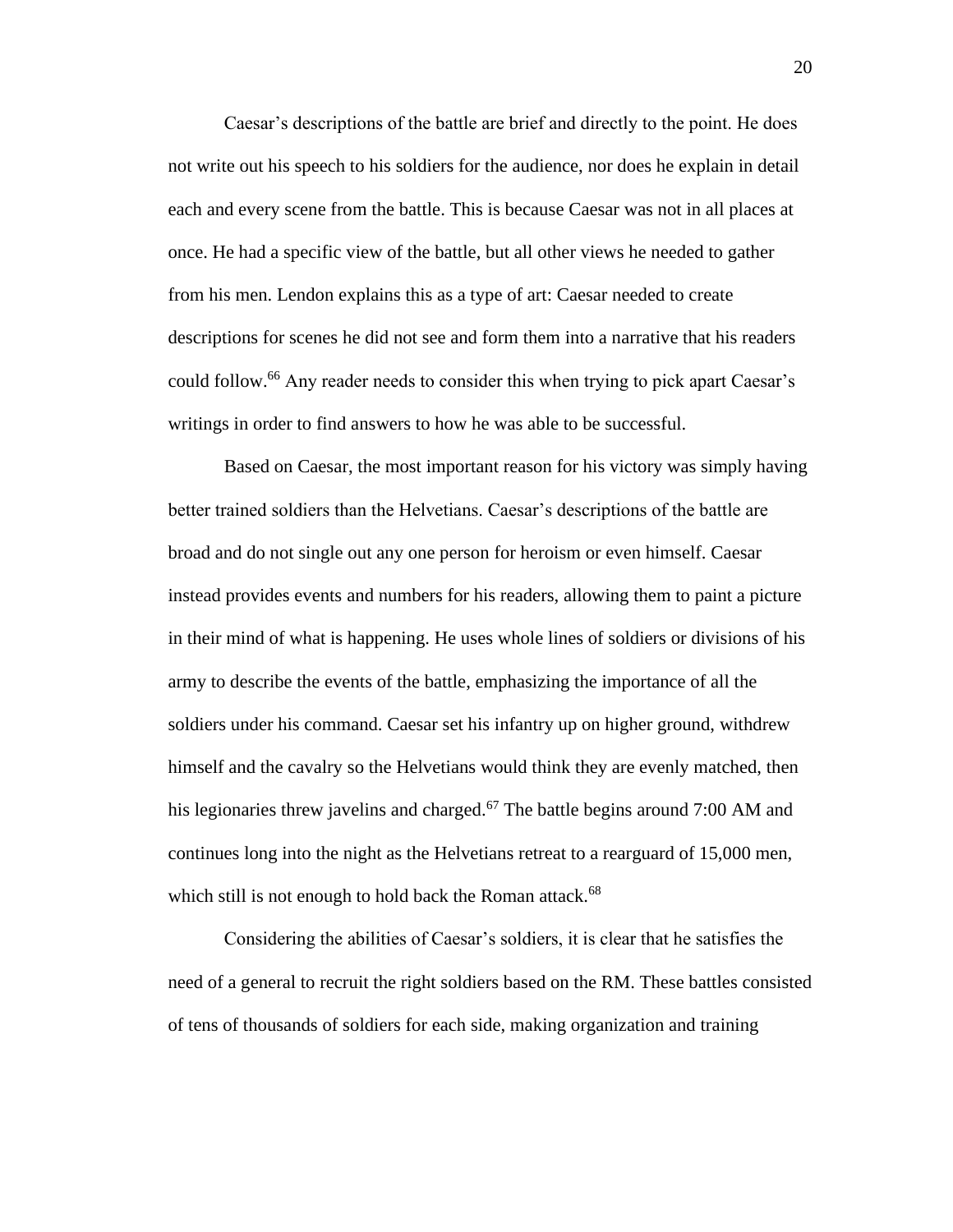crucial for the army to be productive. This importance is at the forefront of the RM, considering Vegetius begins the first chapter of Book I:

In omni autem proelio non tam multitudo et virtus indocta quam ars et exercitium solent praestare victoriam. Nulla enim alia re videmus populum Romanum orbem subegisse terrarum nisi armorum exercitio, disciplina castorum usuque militiae."<sup>69</sup>

In every battle it is not numbers and untaught bravery so much as skill and training that generally produce the victory. For we see no other explanation of the conquest of the world by the Roman people than their drill-at-arms, campdiscipline and military expertise.<sup>70</sup>

A well-trained army will always fair better than one only greater in number. Vegetius also notes that a true Roman army should consist of primarily Romans, which is something Caesar's initial forces followed. Indeed, Caesar himself does not leave out from his own writings the auxiliary troops he recruited in the province of Gaul. At the start of BG, he writes *Procinciae toti quam maximum potest militum munerum imperat*. Caesar requisitioned as many troops from Gaul as he could, which turned out to be about one legion.<sup>71</sup> But most of his recruits did in fact come from Italy and her immediate allies.<sup>72</sup> Caesar describes how he enrolled three legions out of winter quarters in Aquileia, which gave him five legions to march towards the Helvetians.<sup>73</sup>

Caesar also spends a significant portion of this episode on the food supply for his soldiers. Before the main battle was fought, Caesar toils over the incompetence of the Aedui, one of the Gallic tribes, with supplying food for his army. After pressuring them to supply the promised food multiple times, he recognizes that something is wrong and carries out an investigation that leads him to condemning one of their leaders, Dumnorix,  $^{74}$  for siding with the Helvetians and keeping grain from the Romans.<sup>75</sup> Although Caesar wants to punish Dumnorix, he spares his life out of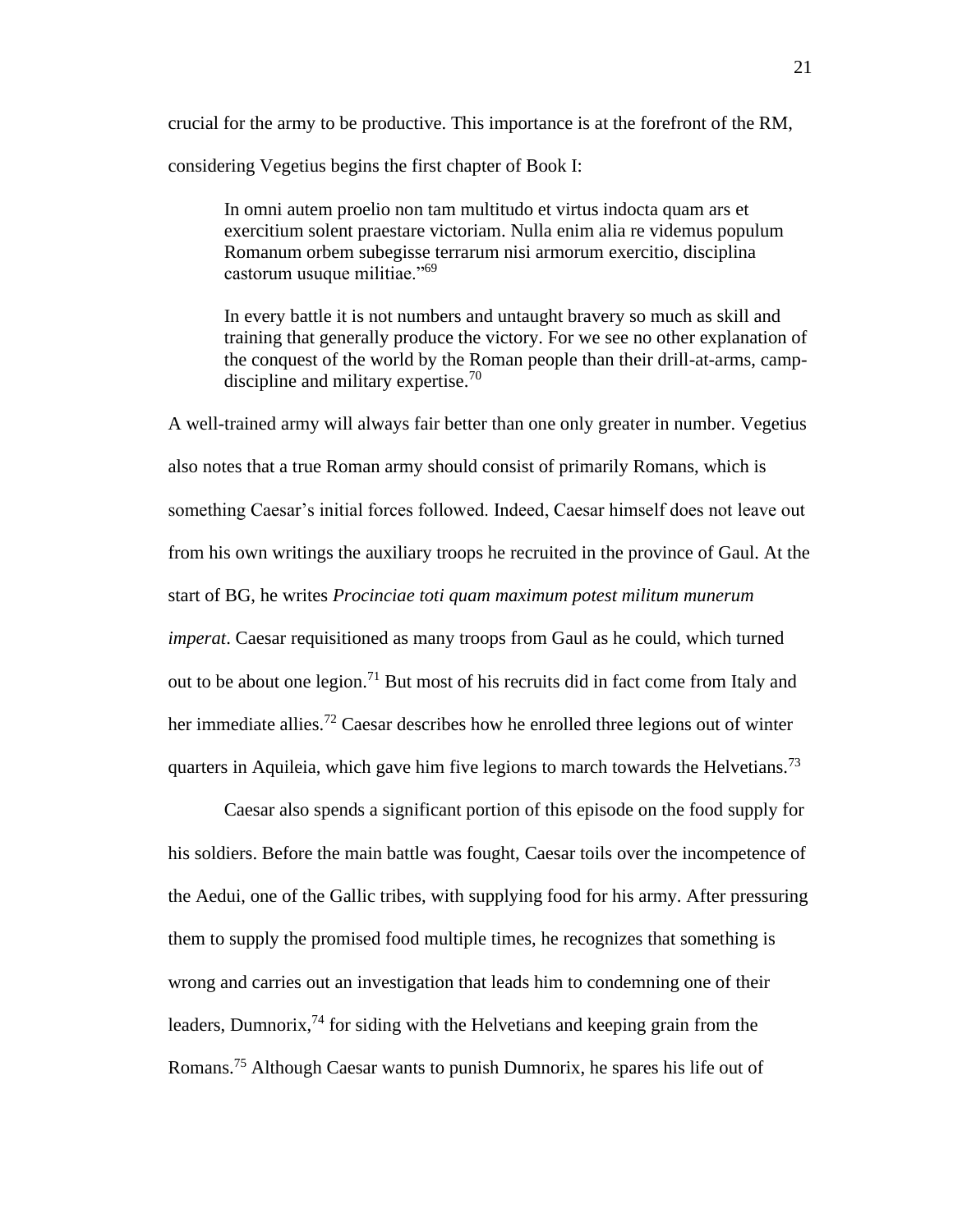respect for his brother Diviacus, who was another leader of the Aedui that was instead very loyal to Rome.<sup>76</sup> His detective work complete, Caesar re-established the grain supply from the Aedui and once again proved himself as an adequate general in the eyes of Vegetius because of this.

#### *Battle with Ariovistus and the Near Mutiny*

Caesar's next campaign features two important demonstrations of his leadership: the mutiny of 57 BCE and his battle with Ariovistus. After his battle with the Helvetians, the Roman allies in Gaul expressed concern over an increasingly dangerous man, Ariovistus. Loyal to Roman allies, Caesar takes these concerns seriously and vowed to help alleviate their fear.<sup>77</sup> It appears that Caesar highly valued relationships. He did not try to raze the entire area of Gaul into submission, but rather worked with whom he could in order to establish a foundation in which the area could become a sound province of Rome.

His loyalty to the Gallic tribes that were allies with Rome becomes more clear through his letter to Ariovistus. Before setting his army out to seek battle, Caesar exchanged letters with Ariovistus in hope of reaching a middle ground that could avoid fighting and blood loss. This letter outlined requests such as the returning of hostages and permission for safe passage of the Aedui in land that was formerly theirs, all in return for a peaceful and beneficial relationship between Ariovistus and Rome.<sup>78</sup> What Caesar makes clear through this simple and unfortunately unsuccessful deliberation is his willingness to act on behalf of the Gallic tribes. Whether or not he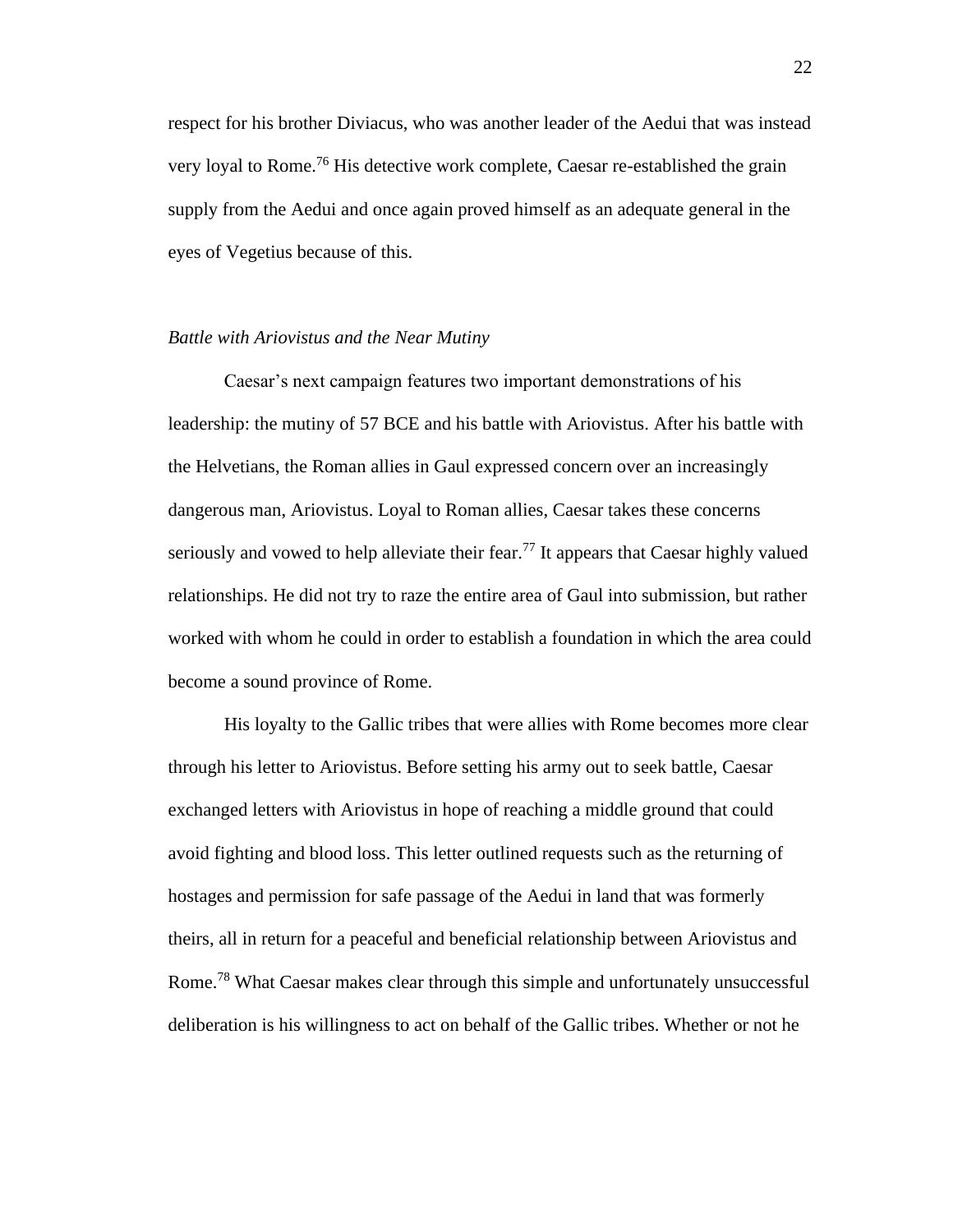had their interests at heart, Caesar's considerations for the needs of the Gauls are important when understanding his campaigns and therefore his leadership.

The Mutiny of 48 BCE was the first test of Caesar's actual command over his army. The events in Book I of BG occur quickly, with the mutiny happening shortly after Caesar's victory over the Helvetians. Considering their convincing victory, why would Caesar's soldiers suddenly become skeptical of their leader and ability to earn victory over Ariovistus? Caesar explained it clearly:

Ex percontatione nostrorum vocibusque Gallorum ac mercatorum, qui ingenti megnitudine corproum Germanos, incredibili virtute atque exercitatione in armis esse praedicabant.<sup>79</sup>

A panic arose from inquiries made by our troops and remarks uttered by Gauls and traders, who affirmed that the Germans were men of a mighty frame and an incredible valor and skill at arms.<sup>80</sup>

The rumors of the Germans' might have warranted fear for any soldier. Surely, any rational person should refrain from marching towards imminent death, so why should Caesar's soldiers be any different?

Caesar's response to the mutiny demonstrates the greatness of his leadership. After receiving word that his soldiers, inundated with fear, began either signing their wills, asking Caesar's permission to leave, or simple stating they would disobey any command to continue marching, Caesar wasted no time in taking action.<sup>81</sup> Having gathered his centurions, Caesar gave them an iconic speech, perhaps the most notable portion being the ending remark:

Suam innocentiam perpetua vita, felicitatem Helvetiorum bello esse perspectam. Itaque se quod in longiorem diem collaturus fuisset repraesentaturum et proxima nocte de quarta vigilia castra monturum, ut quam primum intellegere posset, utrum apud eos pudor atque officium an timor valeret. Quod si praeterea nemo sequitur, tamen se cum sola decima legion iturum,, de qua non dubitaret, sibique eam praetoriam cohortem furturam.<sup>82</sup>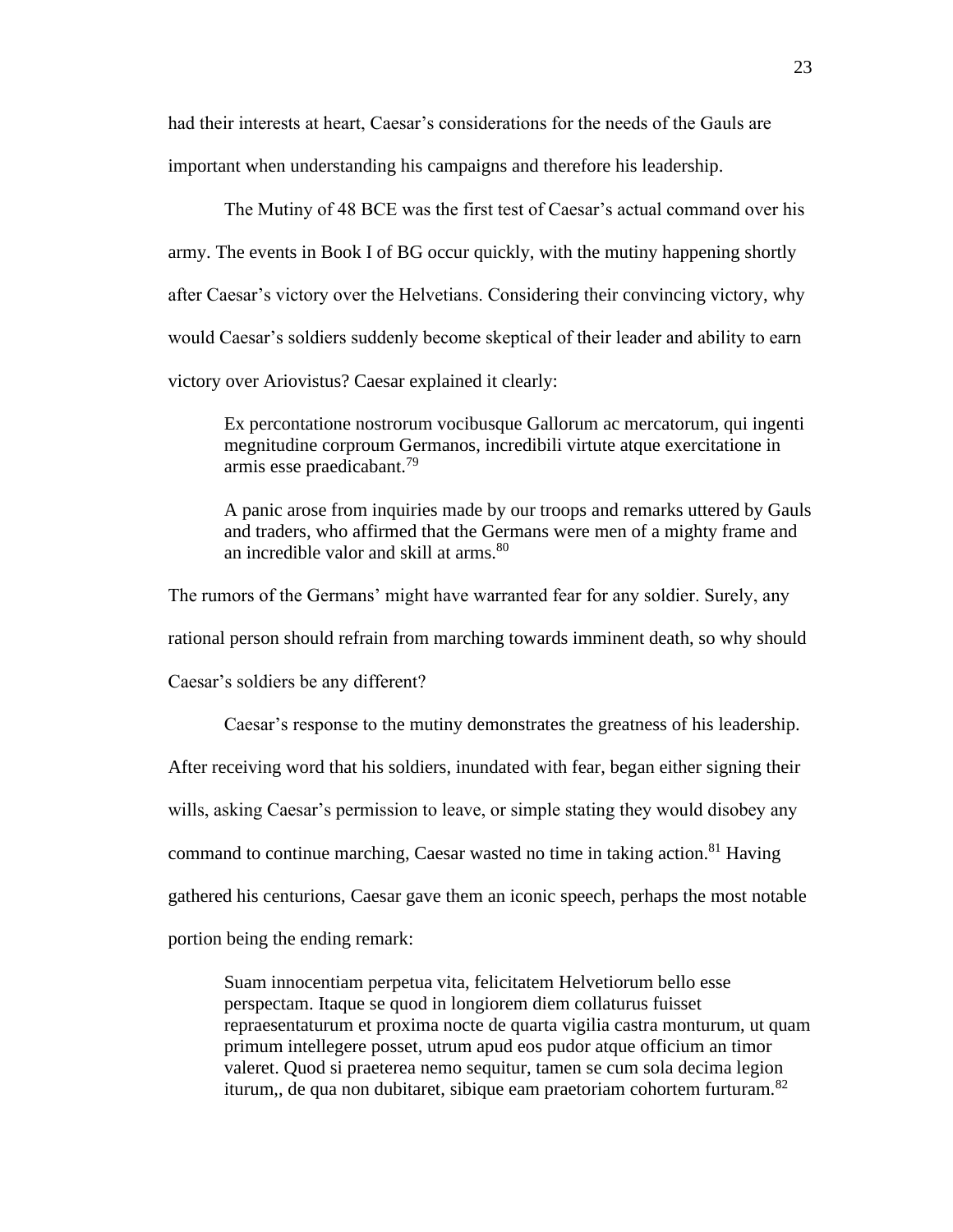My own blamelessness has been clearly seen throughout my life, my good fortune in the Helvetian campaign. Accordingly I intend to execute at once what I might have put off to a more distant day, and to break camp in the fourth watch of this next night, to the intent that I may perceive at once whether honor and duty, or cowardice, prevail in your minds. Even if no one else follows, I shall march with the Tenth legion alone; I have no doubt of its allegiance, and it will furnish the commander's escort.<sup>83</sup>

What is most noteworthy is that Caesar makes no soldier do anything. He trusts that his men will follow him because he believes they all value loyalty and courage. Caesar displays the mark of a true general, leading by example and treating his trained soldiers as responsible men rather than raw recruits in need of discipline.

Caesar does not demonstrate many of the techniques Vegetius covers concerning what to do in the case of a mutiny. Vegetius does recommend generals learn of the true facts of the mutiny from higher ranks,  $84$  which Caesar does with gathering his centurions. But his ideas such as having soldiers practice basic skills, holding standards, cutting trees, or basically training them to exhaustion, $85$  are not part of Caesar's strategy. Nor does Caesar separate his army in order to break them apart and make their combined force weaker, and he certainly does not punish any "ringleaders" of the mutiny through death in order to instill fear.

Caesar instead relies on the discipline he knows that he instilled in his men in order to overcome this fear. Vegetius's section on mutinies is nearly forsaken in the BG, with the exception of the last sentence:

Laudabiliores tamen duces sunt, quorum exercitum ad modestiam labor et usus instituit quam illi quorum milites ad oboedientiam suppliciorum formido conpellit.<sup>86</sup>

However, those generals who have instilled discipline in their army through hard work and routine are more praiseworthy than those whose soldiers are forced into submission by fear of punishment.<sup>87</sup>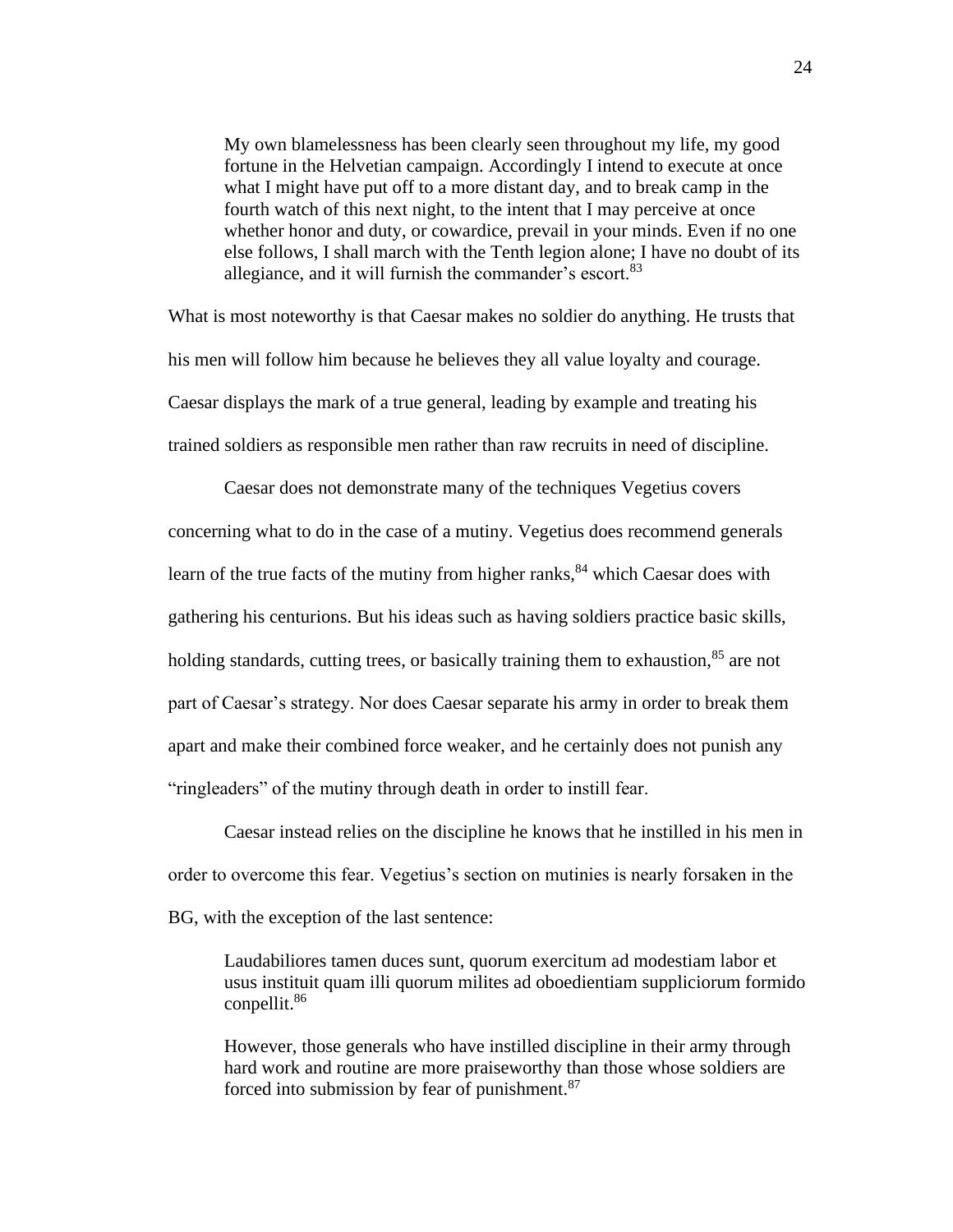It is evident that at no point Caesar forces his army into submission, but rather relies on his own trust of their courage in order to suppress the mutiny. Perhaps this is a reach, but Vegetius's value of discipline is indisputable, and once Caesar reminded his men of their accomplishments, they were quick to remember their abilities and training and rediscovered their trust of their general. It must have helped that he also gave praise towards the  $10<sup>th</sup>$  legion, which could certainly have played at the competitiveness of his soldiers. Who would want to be outdone in courage and loyalty while Caesar, known for his generosity towards his troops, was watching?

The battle against Ariovistus would prove to be Caesar's greatest triumph in Book I of BG. Combined with his ability to suppress the mutiny, he displayed exemplary generalship during the whole sequence of events. His first task was to put his troops in the best position possible for battle. After Ariovistus moved his army six miles from Caesar's camp, he marched most of his soldiers, arming two of the three lines in case they were attacked, to a new location about 600 paces from the German camp.<sup>88</sup> This allowed him to keep his grain supply connected and also set up his soldiers in a more ideal location to enter battle. He understood the danger of marching closely to the enemy, taking the precaution of keeping his soldiers armed during the march and building of the new camp.

The courage of Caesar's soldiers won him a decisive victory over Ariovistus. After a few days of skirmishes while Caesar organized his army, he decided to lead his soldiers to the field of battle, he himself proceeding close to the enemy camp, in order to draw out Ariovistus's German army. Caesar placed a lieutenant in charge of each legion, and after taking command of one himself, his troops attacked.<sup>89</sup> His

25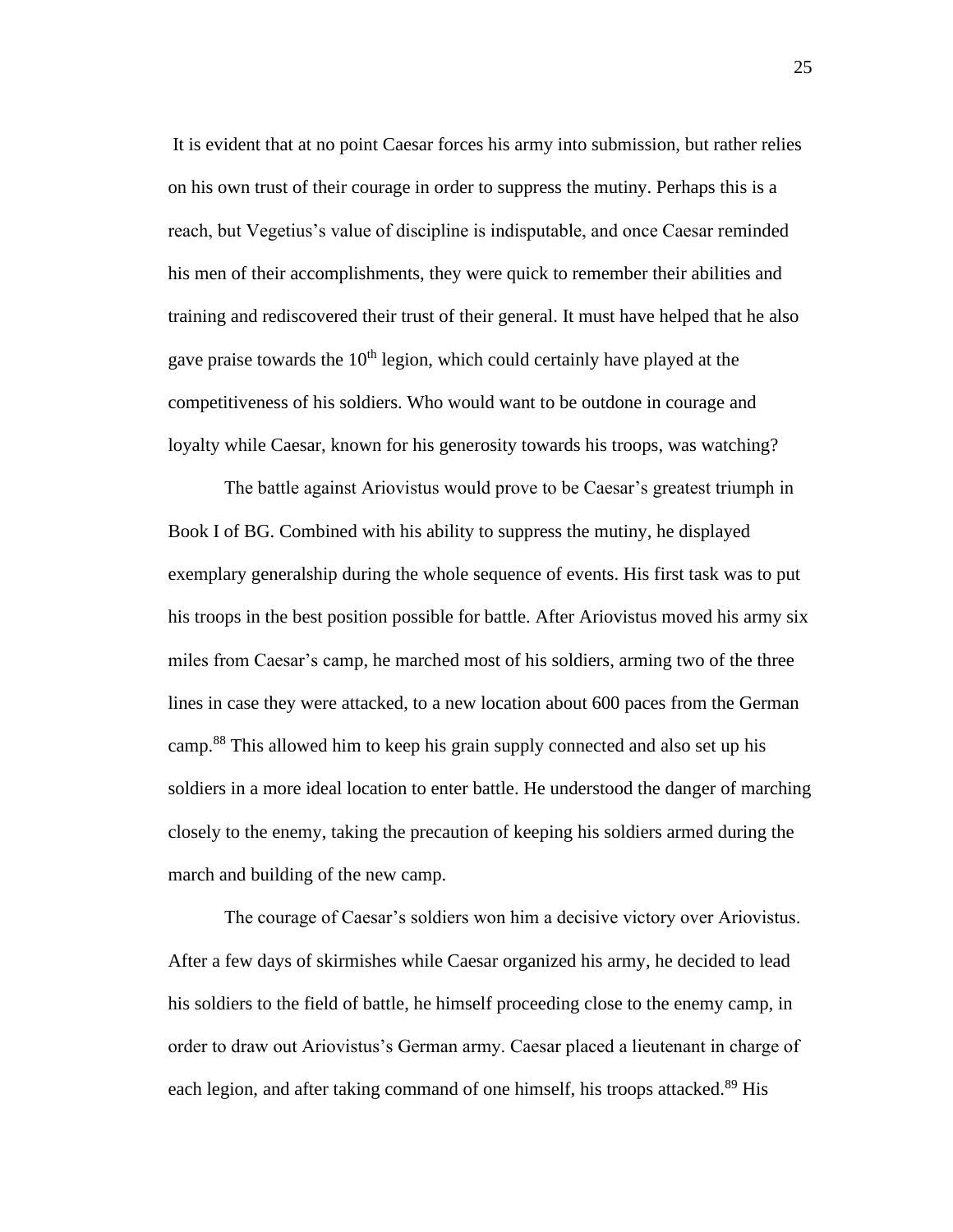description of what happened next is brief, but he signals out the bravery of his men, explaining:

Reperti sunt complures nostril milites, qui phalangas insilirent et scuta minibus revellerent et desuper vulnerarent.<sup>90</sup>

Not a few of our soldiers were found brave enough to leap on to the masses of the enemy, tear the shields from their hands, and deal a wound from above.<sup>91</sup>

His once fearful men were willing to leap into the German masses, effectively too. This, coupled with the quick reaction of P. Crassus to deploy his third line to a pressing German flank, caused the enemy to run away and retreat.<sup>92</sup>

There are various qualities of a general that Caesar displays during this battle. Decision making lies at the base of Vegetius's beliefs for a general. A general should reasonably care about the welfare of each soldier and put them in the best position to win.<sup>93</sup> Caesar did this in two ways during his campaign against Ariovistus. First, he sets his army up in two camps, allowing him closer proximity to the enemy and better positioning them to set up for battle. Second, he forms his battle line first. This allowed him to decide the optimal moment to attack, which occurred when Caesar's close proximity to the German camp forced them to meet him on the field.<sup>94</sup> During this entire scene, Caesar evaluated his situation carefully and always puts his soldiers interests first. He understands that he cannot be successful if his men are not safe, which is why he focuses so much on putting them in the best position to be victorious in battle.

Although it does not receive as extensive coverage as it did with the Helvetians, Caesar again made it clear that the grain supply is important to him. He makes a quick note of securing the grain supply before he starts his initial pursuit of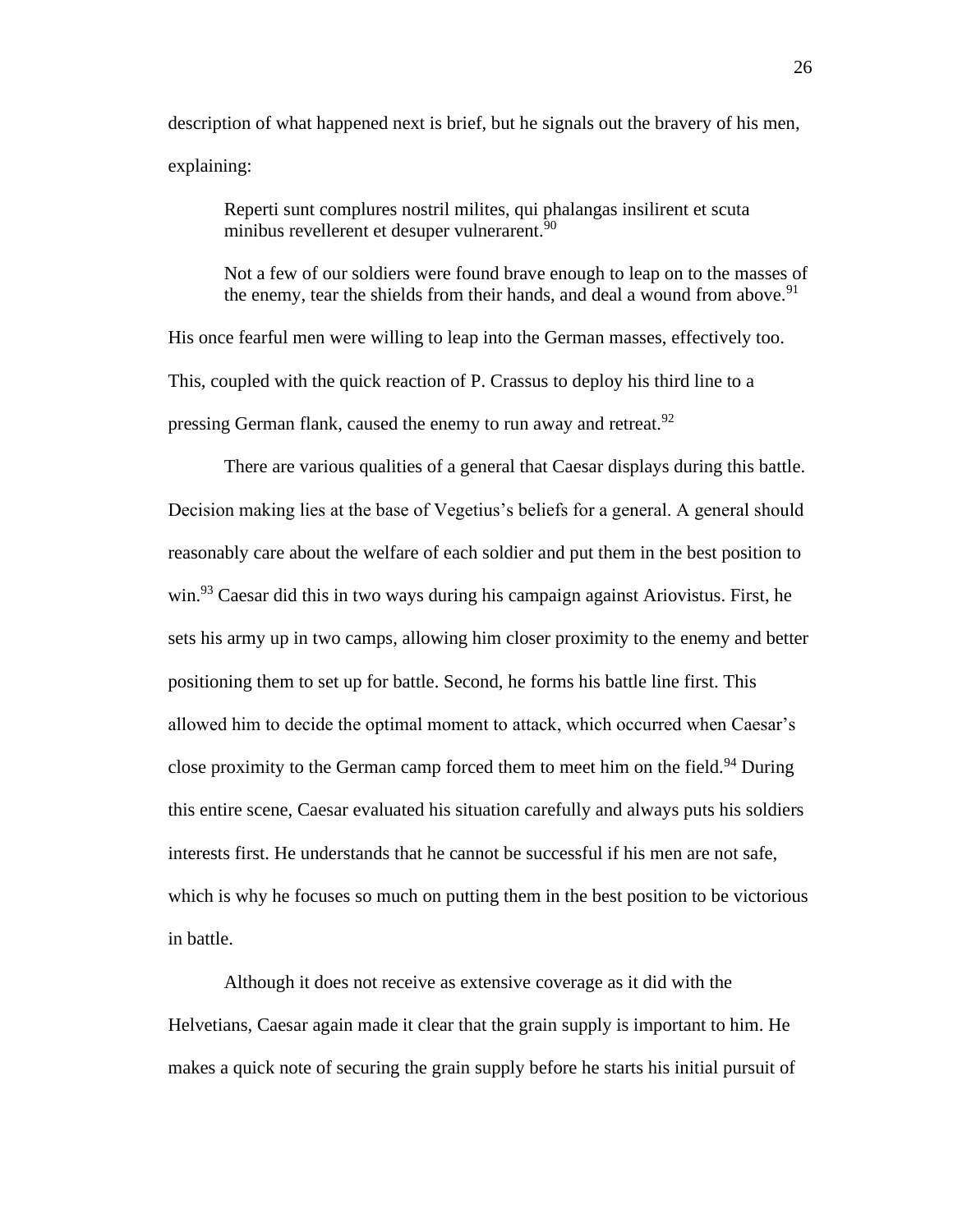Ariovistus, stopping at Vesontio for a few days to resupply.<sup>95</sup> Later, when Caesar moves his camp past that of Ariovistus, part of his reasoning is to secure the supply train of grain so that his army can be well-fed for battle.<sup>96</sup> Before any fighting takes place, Caesar again focused on his soldiers health, making sure that they are well fed and prepared for battle. During each main battle in Book I, Caesar notably included his concern for supplying his soldiers with food, displaying his care for the men and ability to set his army up in the best position to win.

#### **Conclusion**

There is clear evidence that the qualities that a general should possess based on RM are present in Caesar in Book I of BG. Although Vegetius is writing about 400 years after Caesar, it is possible to find connections within their writings. Vegetius was specific about everything a general needed to do in order to be effective. He hardly minced words concerning their responsibility to supply men with food, always to be cautious when marching their troops, and to acquire as much knowledge as possible about the enemy.

Book I of BG bears witness to one of his most notable enemies, Ariovistus, as well as two critical episodes in his career, the battle with the Helvetians and the mutiny in 48 BCE. These scenes provide excellent insight into how Caesar handled and planned for various situations. His ability to encourage men to fight coupled with the careful consideration for their well-being make Book I of BG a great example of his generalship. Caesar demonstrates through his writing how he was able to be such an effective general.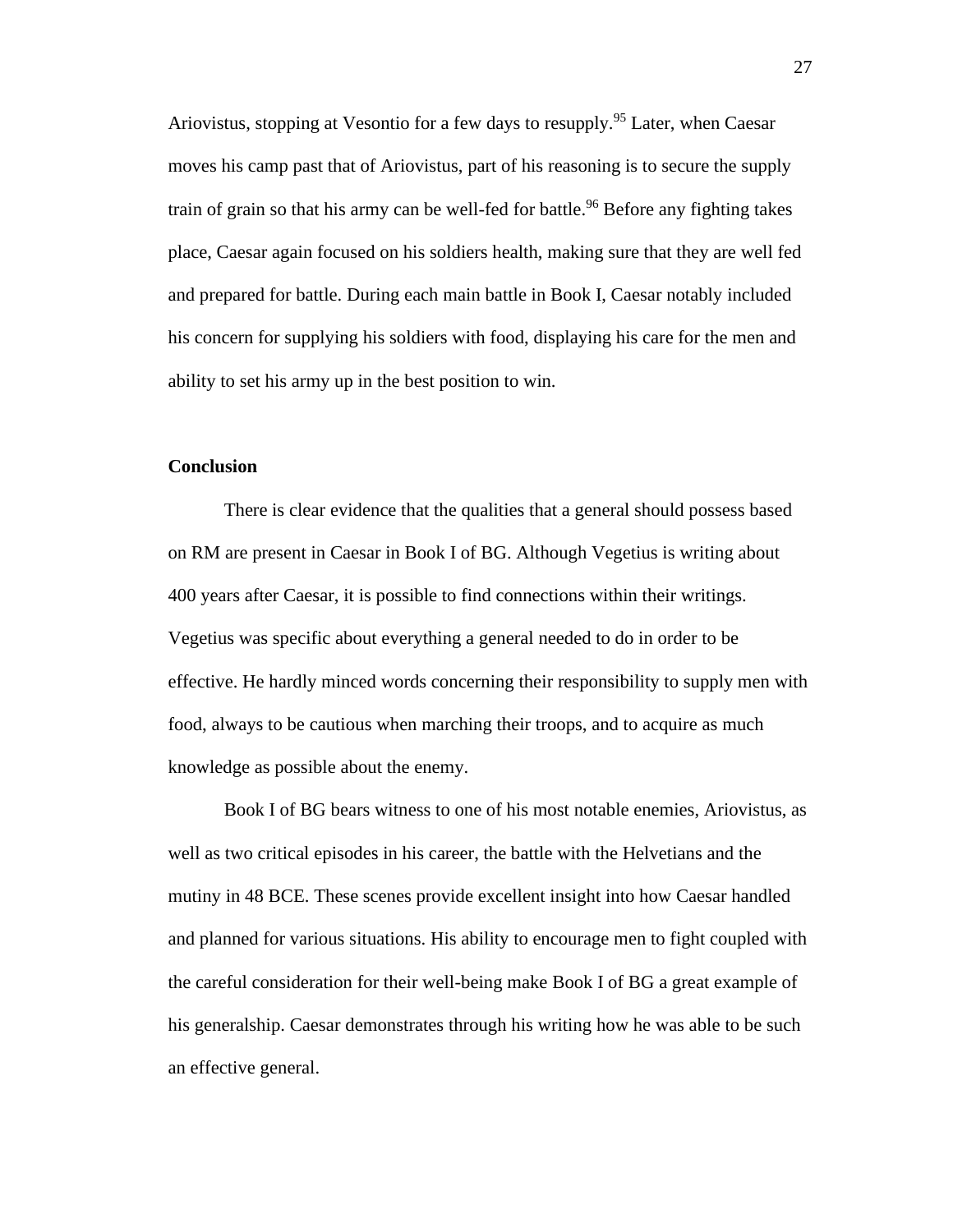RM is an extensive treatise on military affairs; it covers far more than Caesar could have demonstrated in BG. But Caesar captured many its key aspects. His Gallic campaigns reshaped the geography of Rome, something that would not have been possible if he were an inadequate general. The connections he makes to Vegetius's handbook are important and display the power of his legacy.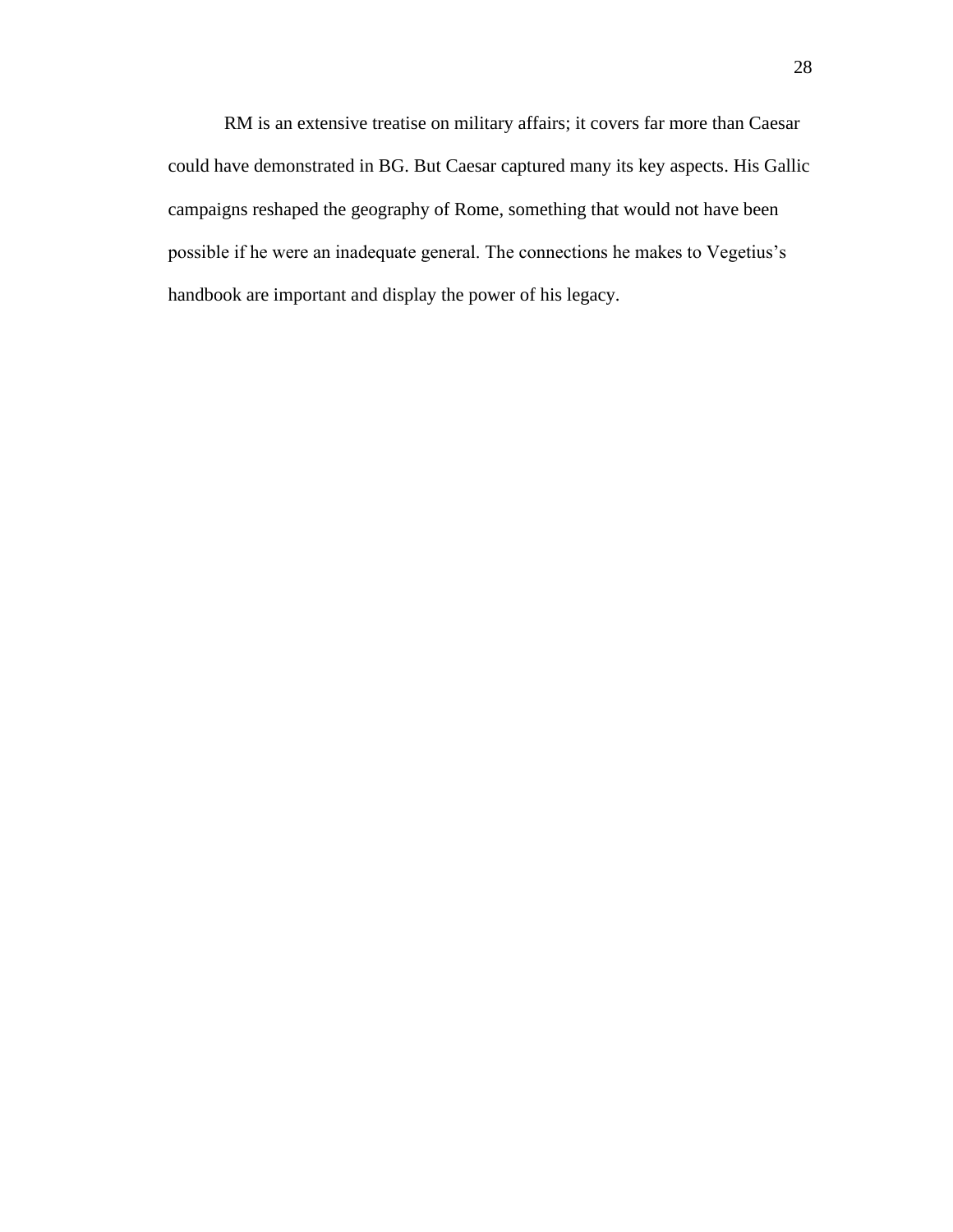#### End Notes

 Russell, A. G. "Caesar: De Bello Gallico, Book I, Cc. 1-41." *Greece & Rome* 5, no. 13 (1935): 12-21.

 Otis, Alvah Talbot. "The Helvetian Campaign. Part II." *The Classical Journal* 9, no. 7 (1914): 292-300. Ibid.

 Mark S. W. Jefferson. "Caesar and the Central Plateau of France." *The Classical Weekly* 4, no. 21 (1911): 162-63.

Ibid.

 Chrissanthos, Stefan G. "Caesar and the Mutiny of 47 B.C." *The Journal of Roman Studies* 91 (2001): 63-75.

Ibid.

Cuff, P. J. "Caesar the Soldier." *Greece & Rome* 4, no. 1 (1957): 29-35.

Ibid.

 Rosenstein, Nathan. "General and Imperialist." *A Companion to Julius Caesar*. Edited by Miriam Griffin. Blackwell Publishing, 2009: 83-99.

Ibid.

 Sherwin-White, A. N. "Caesar as an Imperialist." *Greece & Rome*4, no. 1 (1957): 36-45.

Ibid.

Ibid.

 Kraus, Christina. "Bellum Gallicum." *A Companion to Julius Caesar.* Edited by Miriam Griffin. Blackwell Publishing, 2009: 157-174.

 De Blois, Lukas. "Caesar the General and Leader." *The Landmark Caesar*. Edited by Kurt A. Raaflaub. Anchor Books, New York, 2017: 102-108.

 Campbell, Brian. "Teach Yourself How to Be a General." *The Journal of Roman Studies* 77 (1987): 13-29.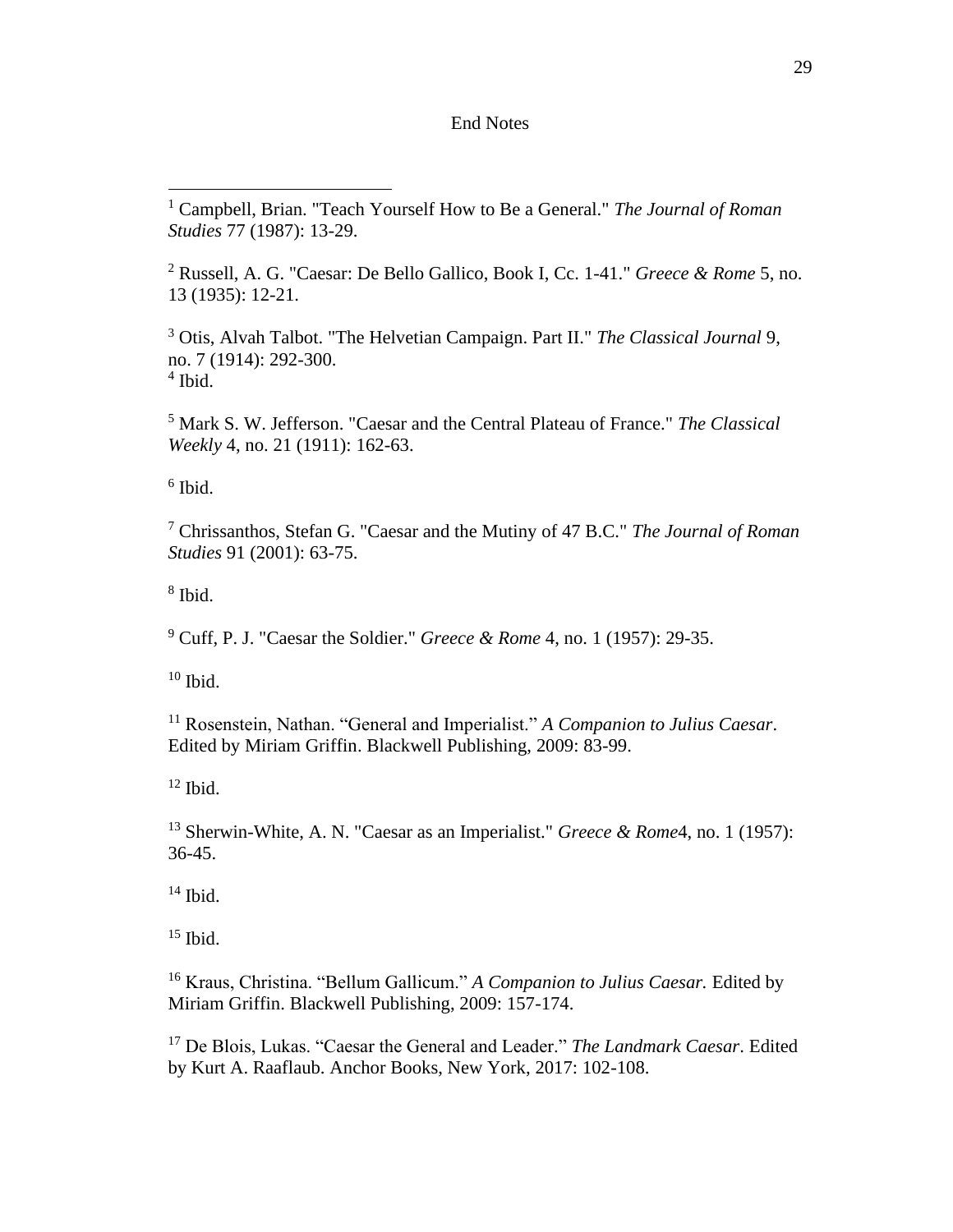Ibid.

<sup>19</sup> Boring, Michael. "The Generalship of Julius Caesar in Gaul" PhD. diss., Black Hills State University, 2009.

 Johnson, Kyle P. "Organization and Decision Making in Caesar's 'Bellum Gallicum'" PhD. diss., New York University, 2012.

Ibid.

Ibid.

<sup>23</sup> Campbell, "Teach Yourself How to Be a General," pg. 13.

Ibid.

Ibid, 17.

 Shrader, Charles R. "The Influence of Vegetius' De Re Militari." *Military Affairs* 45, no. 4 (1981): 167-72.

Ibid.

 Charles, Michael B. "unseemly professions and recruitment in late antiquity: piscatores and vegetius epitoma 1.7.1–2." *The American Journal of Philology* 131, no. 1 (2010): 101-20.

Ibid.

 Mackay, Christopher S. "Appendix D." *The Landmark Caesar*. Edited by Kurt Raaflaub. Anchor Books, New York, 2017: 672-676.

 Vegetius Renatus, Flavius, *Epitoma Rei Militaris*. Edited by Carolus Lang. Lipsiae: B.G. Teubner, 1869, Book 1.1.

 Vegetius, *Epitome of Military Science*. Edited and Translated by N. P. Milner. Liverpool, England: Liverpool University Press, 1993, Book 1.1.

Ibid.

Ibid, Book 3.9.

<sup>35</sup> Schrader, 168.

Ibid.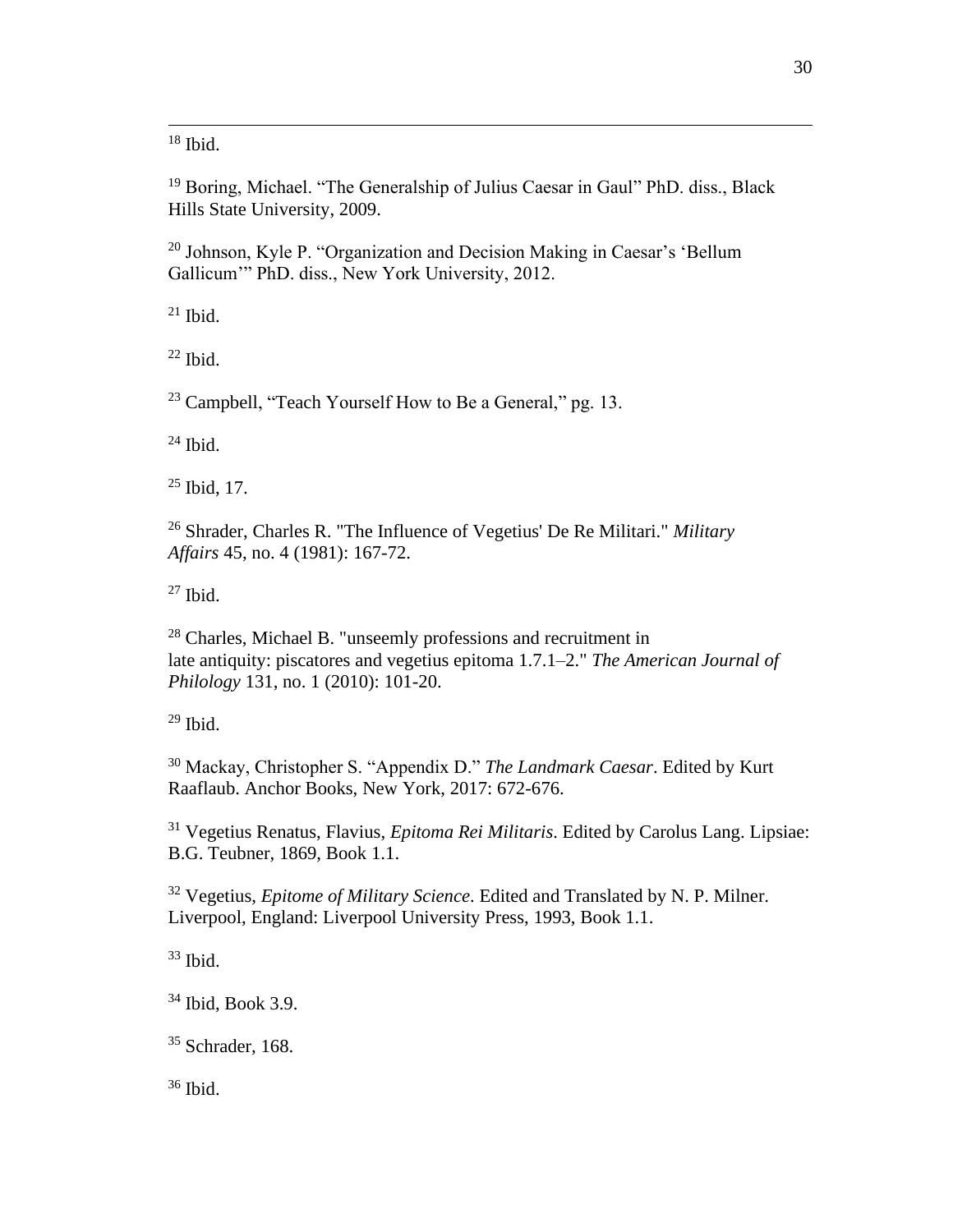Milner, Book 1.1.

Ibid.

Ibid, 1.2.

Ibid, 1.7.

Charles, "unseemly professions," 108.

Milner, 1.5.

Ibid, 1.3.

Ibid, 3.6.

Ibid.

Ibid, 3.9.

Vegetius Renatius, Edited by Carolus Lang, 3.9.

Milner, 3.9.

 Rosenstein, Nathan. "Military Logistics." *The Landmark Caesar: Web Essays.*  Edited by Jurt Raaflaub. Anchor Books, New York, 2017: 92-96. Accessed April 3, 2020. [http://thelandmarkcaesar.com/LandmarkCaesarWebEssays\\_5Jan2018.pdf](http://thelandmarkcaesar.com/LandmarkCaesarWebEssays_5Jan2018.pdf)

Carolus Lang, 3.9.

Milner, 3.9.

Carolus Lang, 3.10.

Milner, 3.10.

 Rosenstein, Nathan. "General and Imperialist." *A Companion to Julius Caesar*. Edited by Miriam Griffin. Blackwell Publishing, 2009: 83-99.

Caesar, *De Bello Gallico*, Book 1.11.

Ibid, 1.25-26.

Ibid, 1.38.

Ibid, 1.40.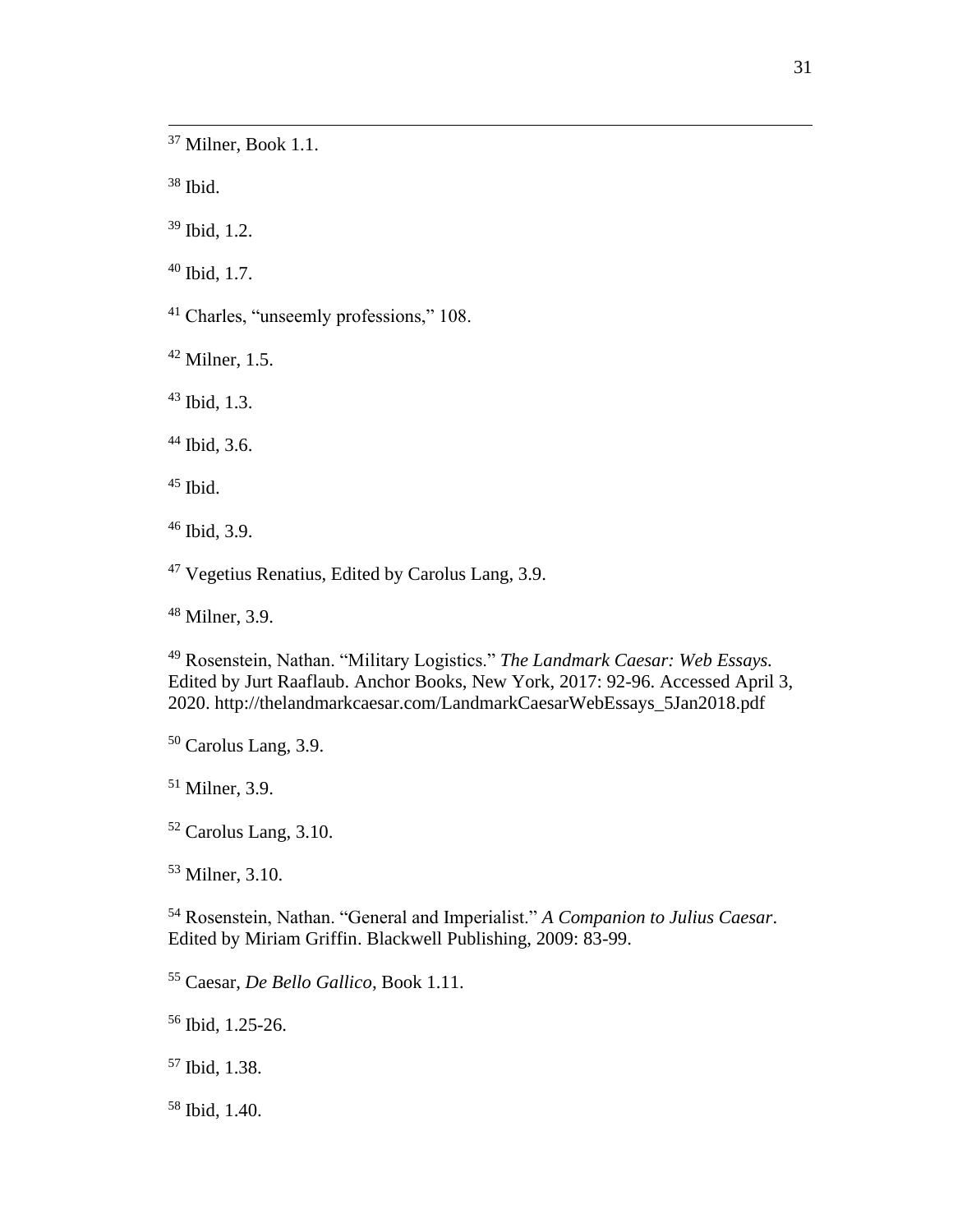Ibid, 1.52.

Ibid, 1.10-11.

Otis, "The Helvetian Campaign," 294.

Ibid, 293.

Ibid, 295.

Caesar, 1.15.

Lendon, "The Rhetoric of Combat," 277.

Caesar, 1.25.

Ibid.

Carolus Lang, 1.1.

Milner, 1.1.

Caesar, 1.7.

Mackay, "Appendix D," 672.

Caesar, 1.10.

 Dumnorix and Diviciacus were brothers and men of prominent importance within the Aedui tribe. Dumnorix wanted the Aedui to rule over their area of Gaul, which would be impossible if the Romans controlled the area. Diviciacus was always loyal to Caesar and the Romans, which is why Caesar decided to spare Dumnorix's life even though he could have justifiable executed him.

Ibid.

Ibid, 1.33.

- Ibid, 1.33.
- Ibid, 1.38.

Caesar, 1.18.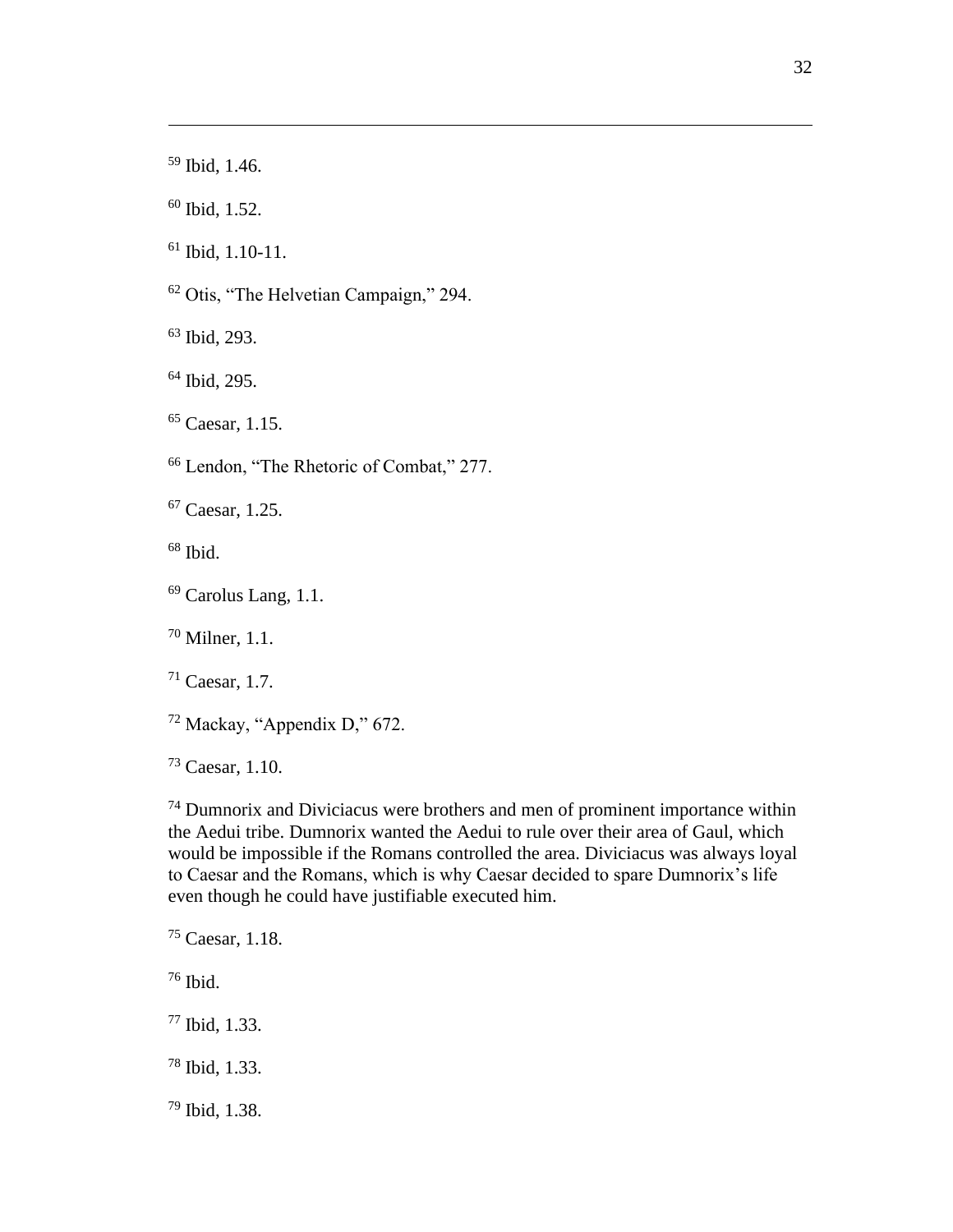Ibid .

- Caesar, 1.39.
- Ibid, 1.40.

Ibid.

- Milner, 3.4.
- Ibid, 3.4.
- <sup>86</sup> Carolus Lang, 3.4.
- Milner, 3.4.
- Caesar, 1.49 .
- Ibid, 1.52.
- $\rm^{90}$  Ibid.
- $^{91}$  Ibid.
- $^{92}$  Ibid.
- Milner, 1.10.
- Caesar, 1.51.
- Ibid, 1.38.
- Ibid, 1.48.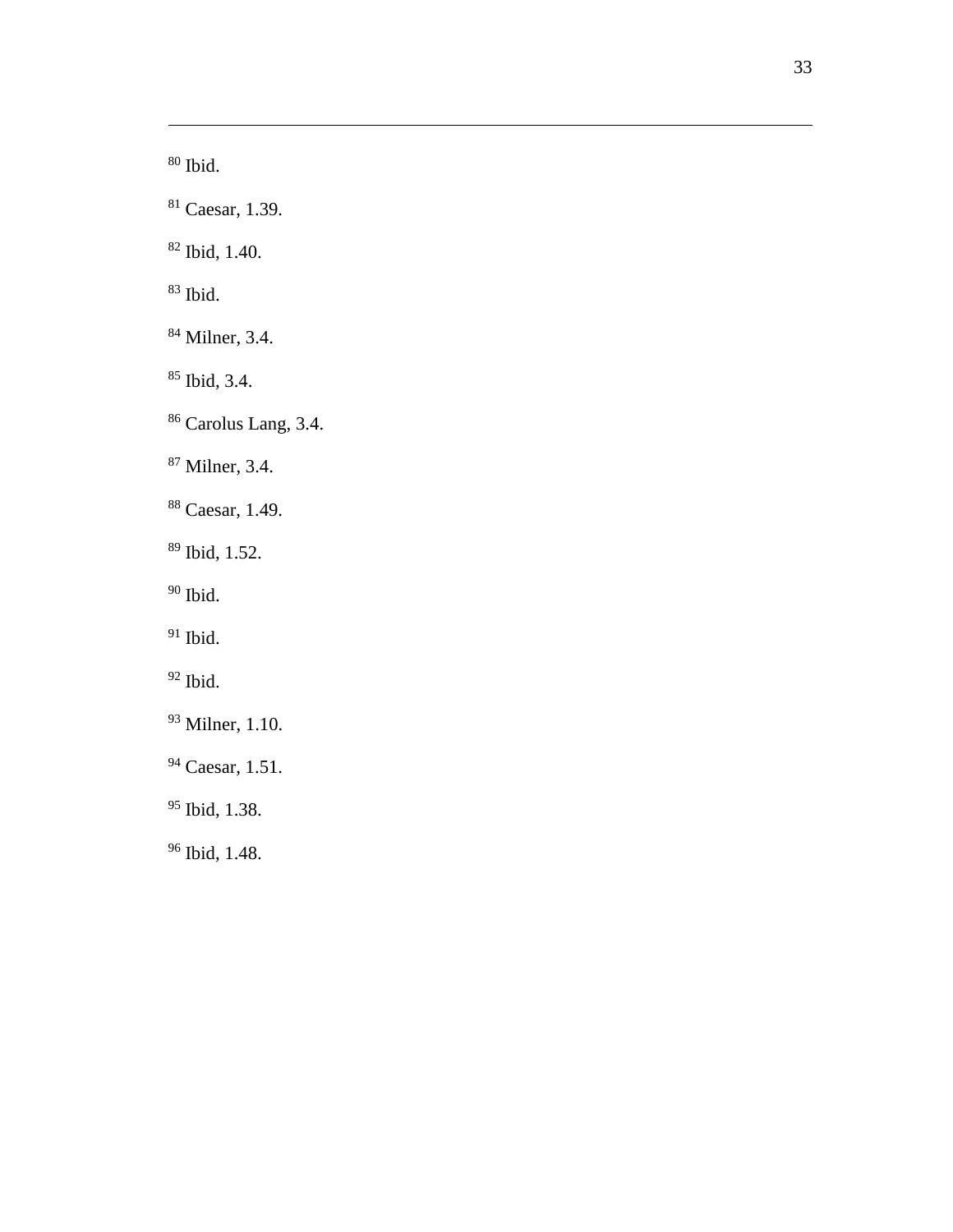#### Bibliography

#### Primary Sources

- Caesar, Julius, *The Gallic War*. Edited by Jeffrey Henderson. Translated by H. J. Edwards, CB. Cambridge, MA: Harvard University Press, 1917.
- Plutarch, *Lives*. Edited by T. E. Page. Translated by Bernadotte Perin, London, England: William Heinemann, 1928.
- Suetonius, *Lives of the Caesars*. Edited by Jeffrey Henderson. Translated by J. C. Rolfe. Cambridge, MA: Harvard University Press, 1998.
- Vegetius, *Epitome of Military Science*. Edited and Translated by N. P. Milner. Liverpool, England: Liverpool University Press, 1993.
- Vegetius Renatus, Flavius, *Epitoma Rei Militaris*. Edited by Carolus Lang. Lipsiae: B.G. Teubner, 1869. Accessed April 3, 2020. https://hdl.handle.net/2027/hvd.32044038411146

Secondary Sources

- Boring, Michael. "The Generalship of Julius Caesar in Gaul" PhD. diss., Black Hills State University, 2009.
- Campbell, Brian. "Teach Yourself How to Be a General." *The Journal of Roman Studies* 77 (1987): 13-29.
- Charles, Michael B. "UNSEEMLY PROFESSIONS AND RECRUITMENT IN LATE ANTIQUITY: PISCATORES AND VEGETIUS EPITOMA 1.7.1– 2." *The American Journal of Philology* 131, no. 1 (2010): 101-20.
- Chrissanthos, Stefan G. "Caesar and the Mutiny of 47 B.C." *The Journal of Roman Studies* 91 (2001): 63-75.
- Cuff, P. J. "Caesar the Soldier." *Greece & Rome* 4, no. 1 (1957): 29-35.
- De Blois, Lukas. "Caesar the General and Leader." *The Landmark Caesar: Web Essays*. Edited by Kurt A. Raaflaub. Anchor Books, New York, 2017: 102- 108. Accessed April 3, 2020. [http://thelandmarkcaesar.com/LandmarkCaesarWebEssays\\_5Jan2018.pdf](http://thelandmarkcaesar.com/LandmarkCaesarWebEssays_5Jan2018.pdf)
- Johnson, Kyle P. "Organization and Decision Making in Caesar's 'Bellum Gallicum'" PhD. diss., New York University, 2012.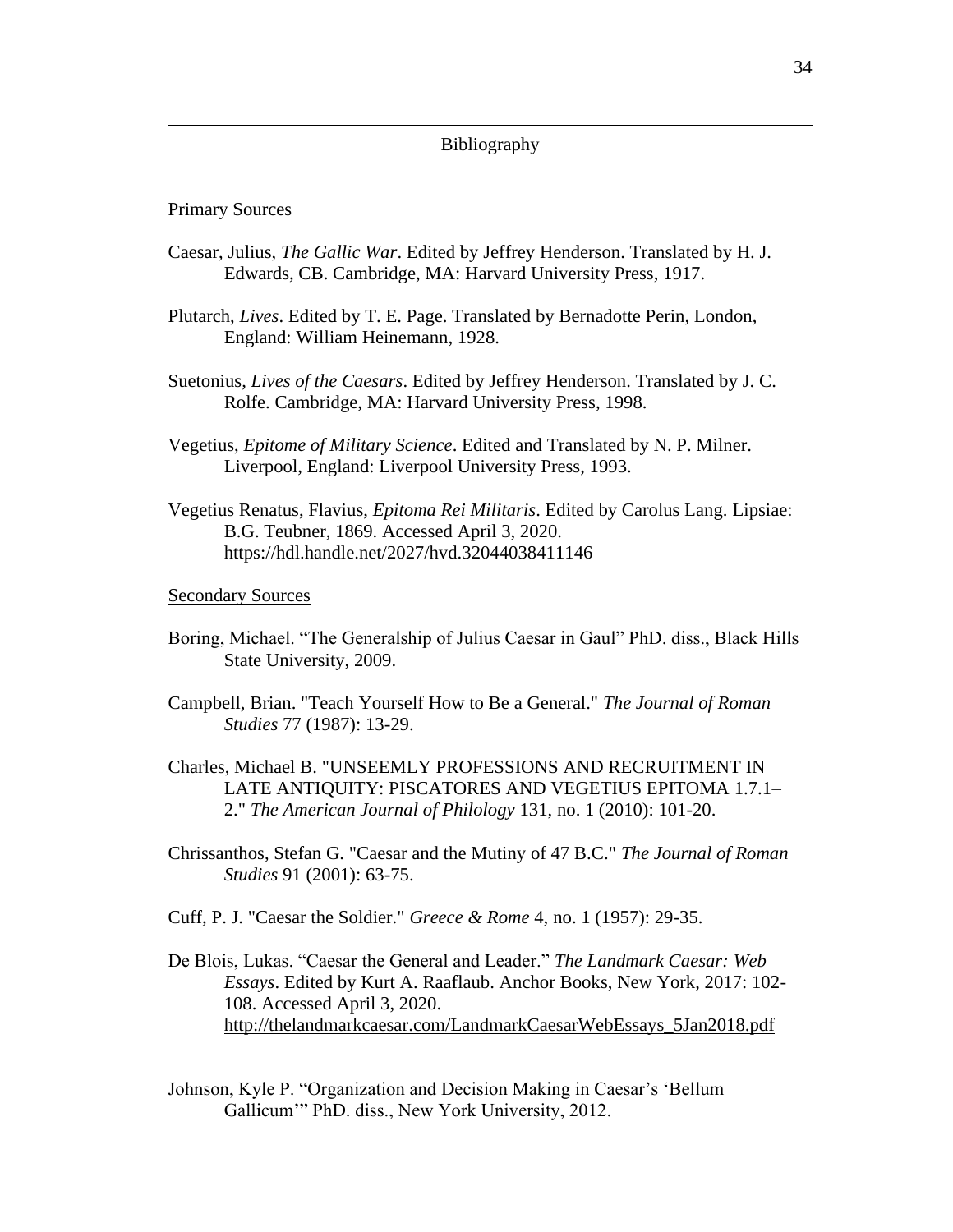- Kraus, Christina. "Bellum Gallicum." *A Companion to Julius Caesar.* Edited by Miriam Griffin. Blackwell Publishing, 2009: 157-174.
- Lendon, J. E. "The Rhetoric of Combat: Greek Military Theory and Roman Culture in Julius Caesar's Battle Descriptions." *Classical Antiquity* 18, no. 2 (1999): 273- 329.
- Mark S. W. Jefferson. "Caesar and the Central Plateau of France." *The Classical Weekly* 4, no. 21 (1911): 162-63.
- Mackay, Christopher S. "Appendix D." *The Landmark Caesar*. Edited by Jurt Raaflaub. Anchor Books, New York, 2017: 672-676.
- Otis, Alvah Talbot. "The Helvetian Campaign. Part II." *The Classical Journal* 9, no. 7 (1914): 292-300.
- Russell, A. G. "Caesar: De Bello Gallico, Book I, Cc. 1-41." *Greece & Rome* 5, no. 13 (1935): 12-21.
- Rosenstein, Nathan. "General and Imperialist." *A Companion to Julius Caesar*. Edited by Miriam Griffin. Blackwell Publishing, 2009: 83-99.
- Rosenstein, Nathan. "Military Logistics." *The Landmark Caesar: Web Essays.* Edited by Jurt Raaflaub. Anchor Books, New York, 2017: 92-96. Accessed April 3, 2020. [http://thelandmarkcaesar.com/LandmarkCaesarWebEssays\\_5Jan2018.pdf](http://thelandmarkcaesar.com/LandmarkCaesarWebEssays_5Jan2018.pdf)
- Sherwin-White, A. N. "Caesar as an Imperialist." *Greece & Rome*4, no. 1 (1957): 36- 45.
- Shrader, Charles R. "The Influence of Vegetius' De Re Militari." *Military Affairs* 45, no. 4 (1981): 167-72.